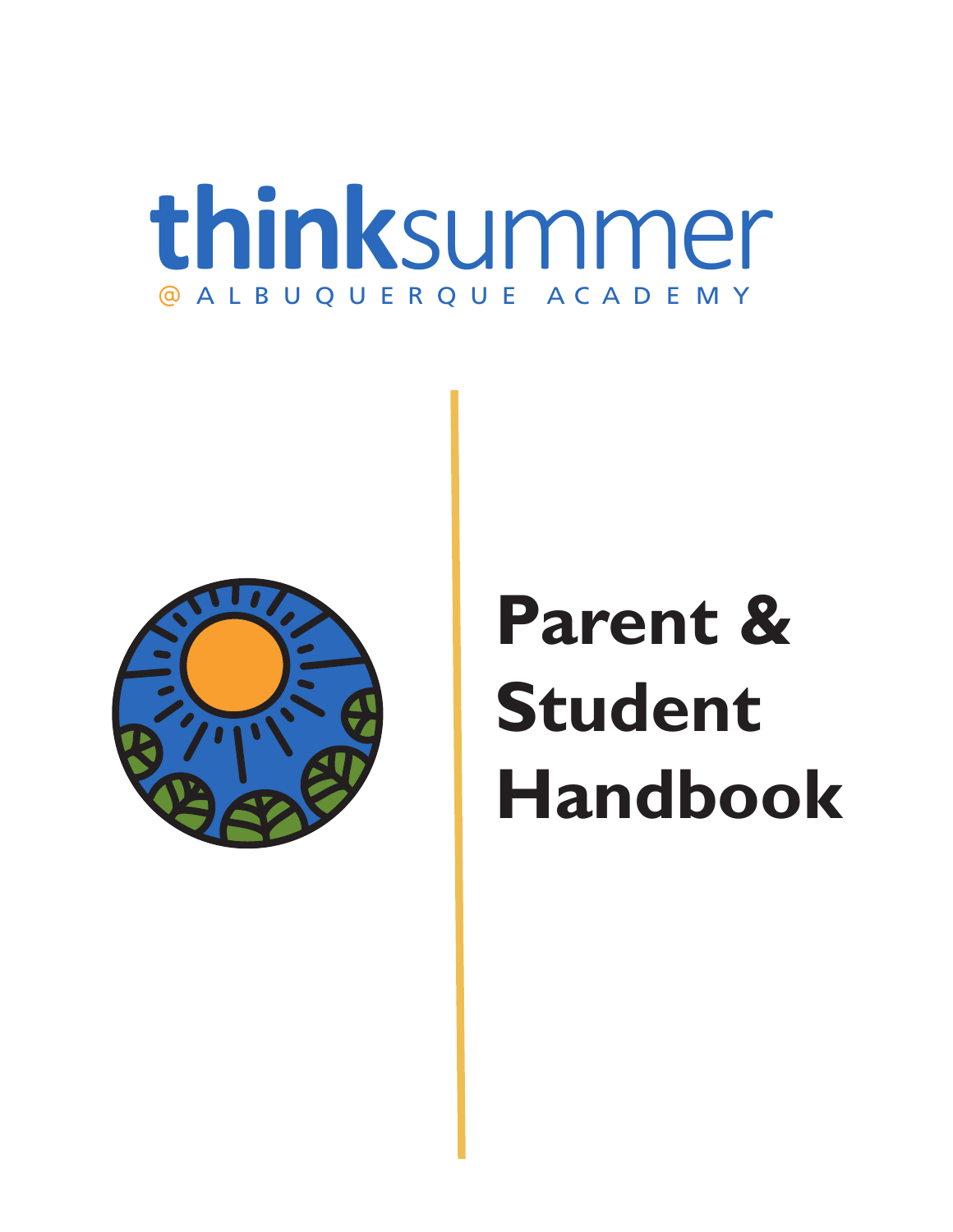## **2022 Think Academy Programs Calendar**

| March 16   | <b>Online Registration Begins (9:00am)</b><br>Class size is limited - spots sell quickly in popular classes and programs<br>Please determine alternatives before registering in case your first choice(s) are full and closed<br>٠<br>Payment in full is required at the time of registration<br>٠                                                                                                                                                  |  |  |
|------------|-----------------------------------------------------------------------------------------------------------------------------------------------------------------------------------------------------------------------------------------------------------------------------------------------------------------------------------------------------------------------------------------------------------------------------------------------------|--|--|
| May 16     | <b>Online Registration Ends</b><br>Freeze on schedule changes until June 10<br>Last day to receive refund less 30% drop fee - applies to all changes, drops, and withdrawals<br>٠                                                                                                                                                                                                                                                                   |  |  |
|            | May 27-June 3 Think Academy Office Closed                                                                                                                                                                                                                                                                                                                                                                                                           |  |  |
| June 5     | <b>Open House:</b> 1:00pm – 3:00pm – Locate classrooms and meet teachers<br>Orientation Schedule (By Program)<br>Multicultural Summer Honors Program: 12:00pm - 1:00pm; Simms Auditorium<br>Children's Workshop Orientation: 1:00pm - 2:00pm; 7th Grade Bldg - Commons Area<br>٠<br>All-Star Day Camp (grades1-3 & 4-6): 2:00pm - 3:00pm; East Campus Gym<br>٠<br>Great Explorations Camp (grades I-3 & 4-6): 2:00pm - 3:00pm; West Campus Gym<br>٠ |  |  |
| June 6     | <b>Think Academy Summer Begins</b>                                                                                                                                                                                                                                                                                                                                                                                                                  |  |  |
| June 10-14 | Window for Elective Schedule Changes<br>Based on availability and discretion/approval of Think Academy faculty and staff - change fees apply                                                                                                                                                                                                                                                                                                        |  |  |
| June 20    | <b>Closed</b> – Juneteenth Day observed                                                                                                                                                                                                                                                                                                                                                                                                             |  |  |
| July 4     | Closed - Independence Day observed                                                                                                                                                                                                                                                                                                                                                                                                                  |  |  |
| July 11-15 | Performance Week, Gallery Showings, and End-of-Program Events<br>Visit aa.edu/thinksummer for complete listing.                                                                                                                                                                                                                                                                                                                                     |  |  |
| July 11    | All library books due                                                                                                                                                                                                                                                                                                                                                                                                                               |  |  |
| July 13    | <b>Family Night:</b> $6:00 \text{pm} - 8:00 \text{pm}$                                                                                                                                                                                                                                                                                                                                                                                              |  |  |
| July 15    | <b>Think Academy Summer Ends</b>                                                                                                                                                                                                                                                                                                                                                                                                                    |  |  |
| July 22    | Summer Lost & Found Items discarded                                                                                                                                                                                                                                                                                                                                                                                                                 |  |  |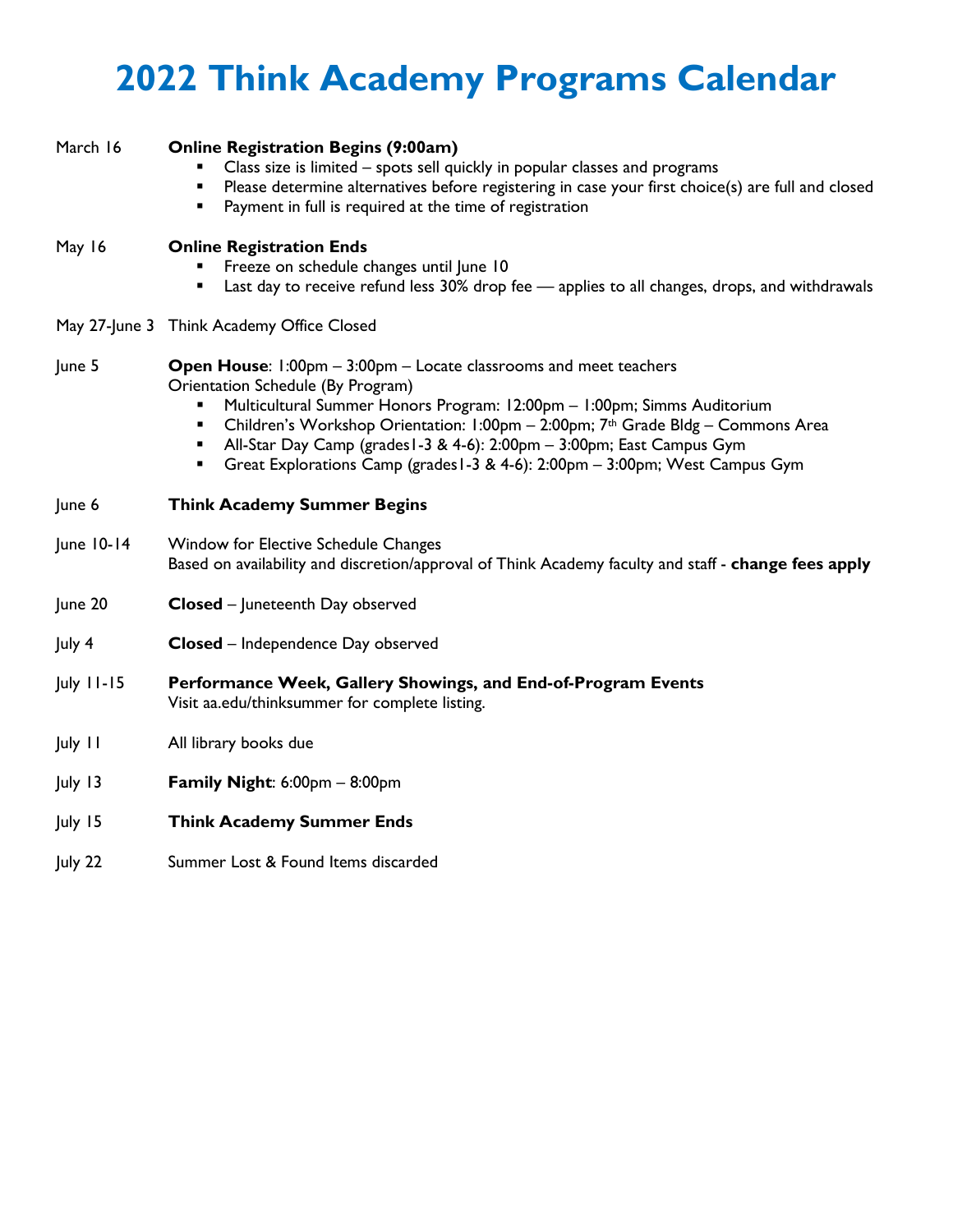### **Academics and Fine Arts Class Schedule**

Class periods equal 50 minutes unless otherwise designated There is a 10-minute passing period between classes

| <b>Extended Care</b>             | $7:30$ a.m. $-8:10$ a.m.                                                         |  |  |
|----------------------------------|----------------------------------------------------------------------------------|--|--|
| Period I<br>Period 2             | $8:10$ a.m. $-$ 9:00 a.m.<br>$9:10$ a.m. $-10:00$ a.m.                           |  |  |
| <b>Break Time</b>                | 10:00 a.m. – 10:15 a.m.                                                          |  |  |
| Period 3<br>Period 4             | $10:15$ a.m. $-11:05$ a.m.<br>$11:15$ a.m. $-12:05$ p.m.                         |  |  |
| Lunch $*$                        | $12:05$ p.m. $-12:40$ p.m.                                                       |  |  |
| Period 5<br>Period 6<br>Period 7 | $12:40$ p.m. $-1:30$ p.m.<br>1:40 p.m. $-$ 2:30 p.m.<br>$2:40$ p.m. $-3:30$ p.m. |  |  |
| <b>Extended Care</b>             | $3:30$ p.m. $-5:45$ p.m.                                                         |  |  |

### **\*Lunch Notes**

- Supervised Lunch required for pre-grades 1-3
- Students enrolled in camps or Supervised Lunch must bring a sack lunch each day
- Students in pre-grades 4+ who are taking classes may purchase lunch in the East Campus Dining Hall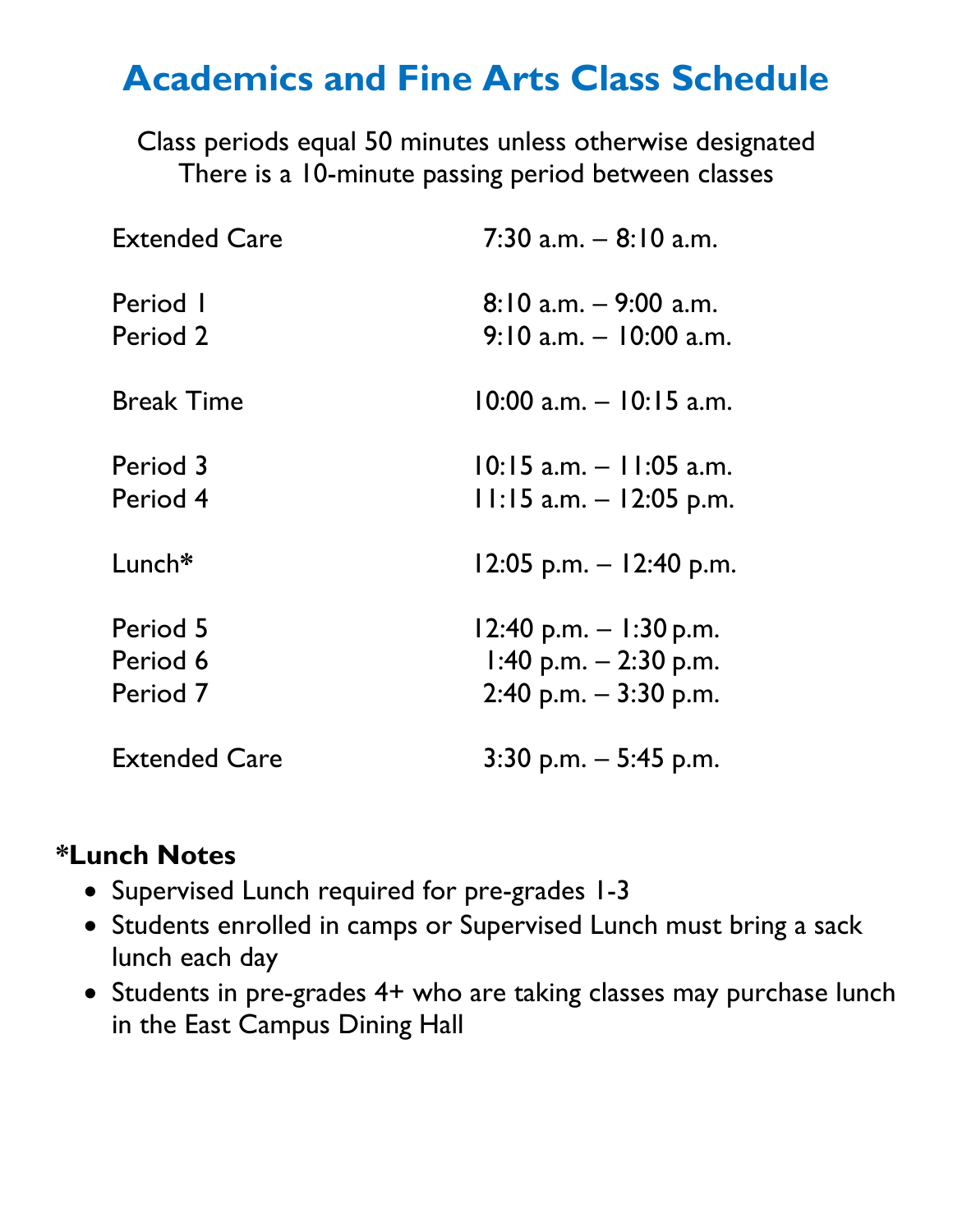### Think Academy Programs Student & Parent Handbook

### **Table of Contents**

| $\bullet$ |  |
|-----------|--|
|           |  |
|           |  |
|           |  |
|           |  |
|           |  |
| ٠         |  |
|           |  |
|           |  |
|           |  |
| $\bullet$ |  |
|           |  |
|           |  |
|           |  |
| $\bullet$ |  |
|           |  |
| ٠         |  |
| $\bullet$ |  |
|           |  |
|           |  |
|           |  |
|           |  |
|           |  |
|           |  |
|           |  |
|           |  |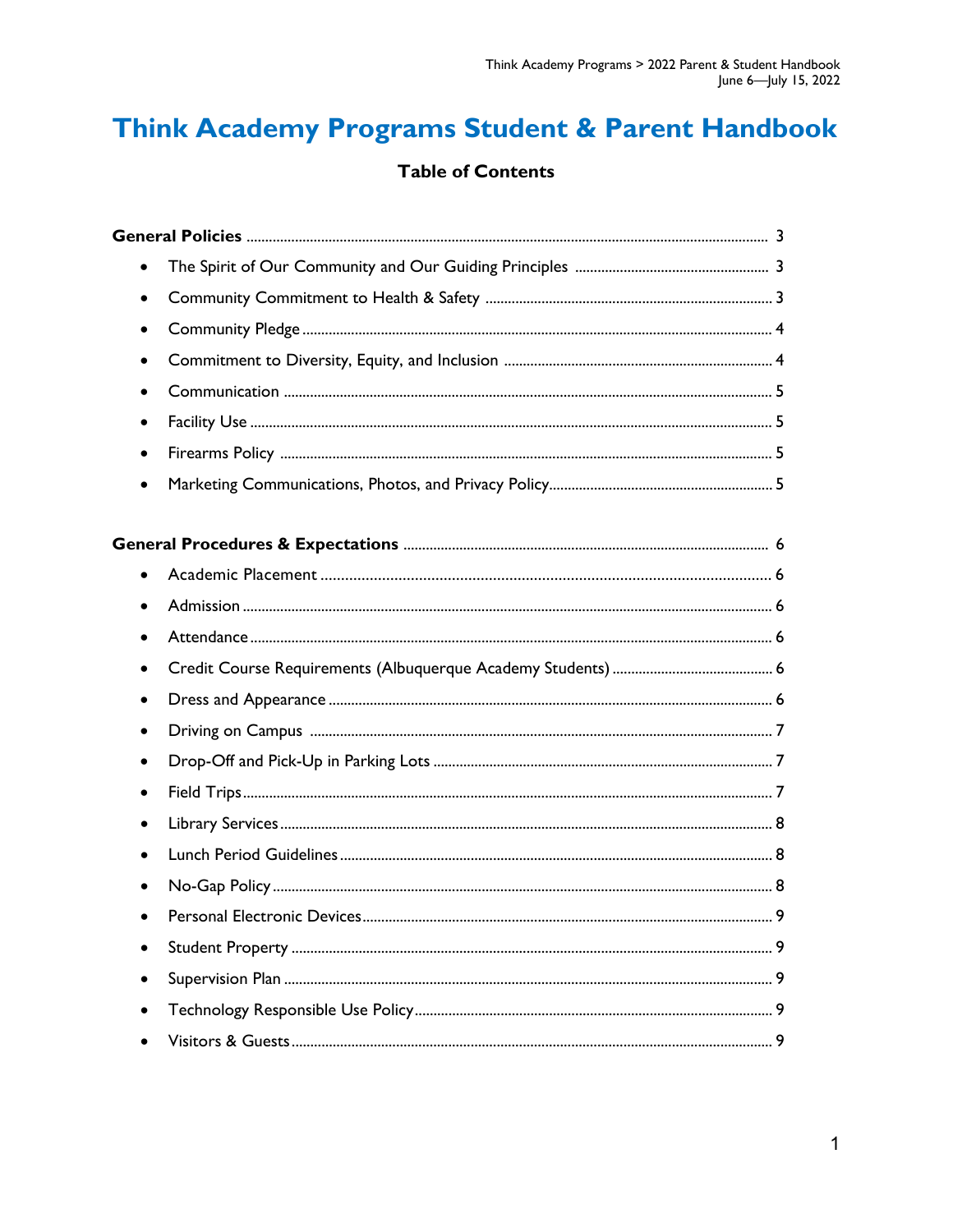| $\bullet$ |  |
|-----------|--|
| $\bullet$ |  |
| $\bullet$ |  |
| $\bullet$ |  |
|           |  |
| $\bullet$ |  |
| $\bullet$ |  |
| $\bullet$ |  |
|           |  |
| $\bullet$ |  |
| $\bullet$ |  |
| $\bullet$ |  |
|           |  |
| $\bullet$ |  |
| $\bullet$ |  |
| $\bullet$ |  |
|           |  |
| $\bullet$ |  |
|           |  |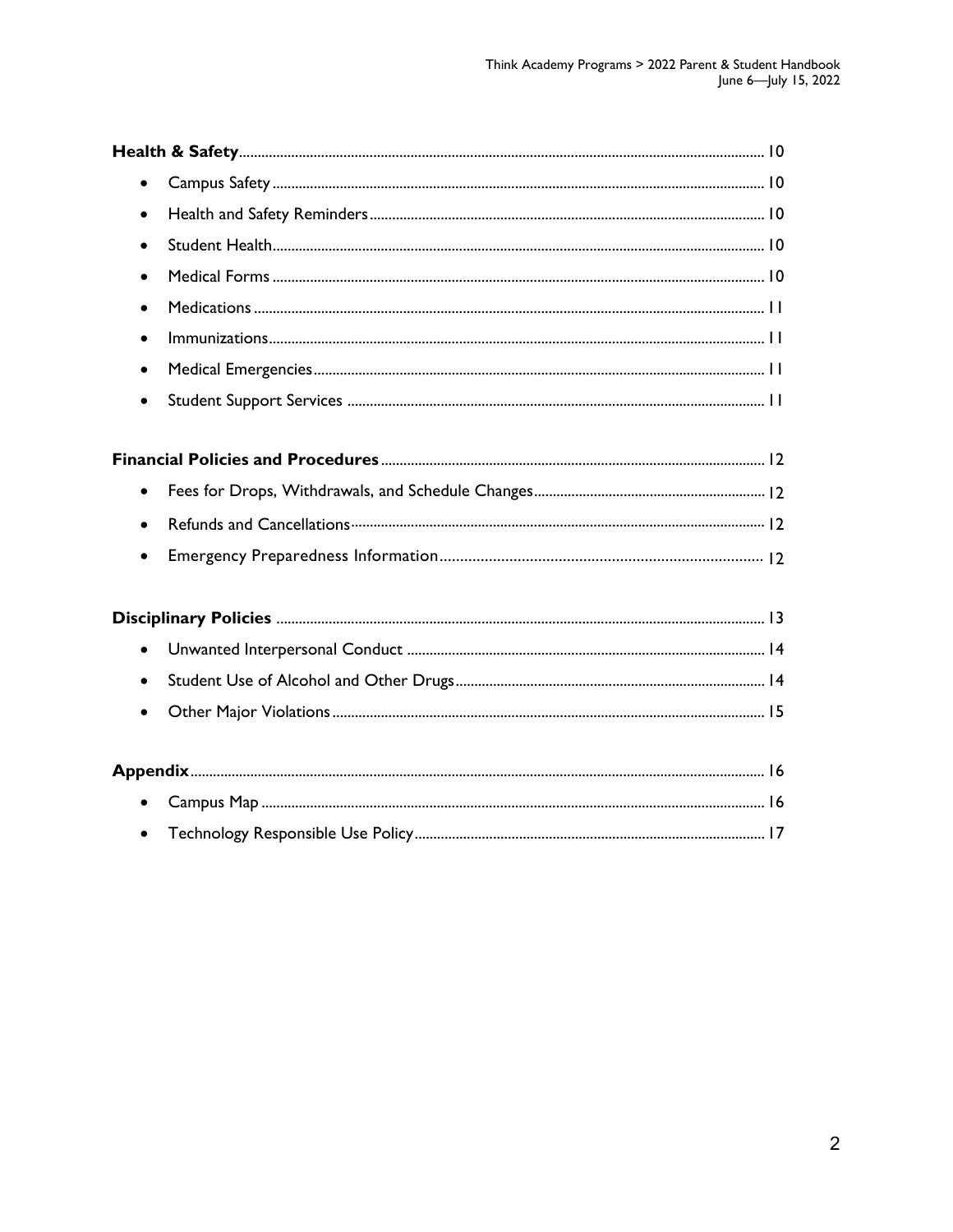### **General Policies**

### **The Spirit of Our Community and Our Guiding Principles**

The success of any educational institution is strongly linked with the spirit of the community's relationships. At Albuquerque Academy, we have always tried to create close, positive relationships among students, family, faculty, and staff.

School spirit is but one result of that shared pride in the school and all that we do together to make it a stronger, more productive, and more collaborative environment. We want to foster individual responsibility, mutual respect and support, and community pride in our collective work.

The specific policies and procedures continue to evolve as we maintain our commitment to the basic qualities of a safe and productive learning environment.

We hold ourselves accountable to these guiding principles of conduct:

- to respect the safety, diversity, and dignity of ourselves and others;
- to practice honesty in all of our activities;
- to pursue our studies and other activities with engagement and spirit;
- and to support Albuquerque Academy's mission.

Specifically, this means:

- honoring open, respectful, and honest intellectual dialogue and inquiry;
- respecting the campus and those who maintain it for us;
- and accepting the stewardship of the Academy's tradition and reputation.

An essential component of respecting the dignity and safety of others is our attitude and behavior during times of challenge or even conflict. We seek a constructive partnership with families at all times, including when students are struggling in an academic or disciplinary space; that partnership must be characterized by civility, calm, mutual respect, and the presumption of positive intent on the part of all concerned.

### **Community Commitment to Health and Safety**

The Academy exhorts us to serve country and community with wisdom, conviction, and compassion. As a school community, we have the opportunity to put these words into practice today. Each student, faculty, and staff member plays an integral part in supporting core principles to mitigate the spread of infectious diseases such as COVID-19.

While the Academy can do its part in minimizing risk on campus, everyone must do their part to support efforts to minimize exposure and spread to peers and colleagues. For years, the faculty and staff have sought to keep students safe – emotionally, socially, intellectually, and physically – in the hope that you will one day pay it forward. We are asking you to take responsibility by promising to adhere to our community guidelines, designed to keep your peers and your teachers safe and healthy.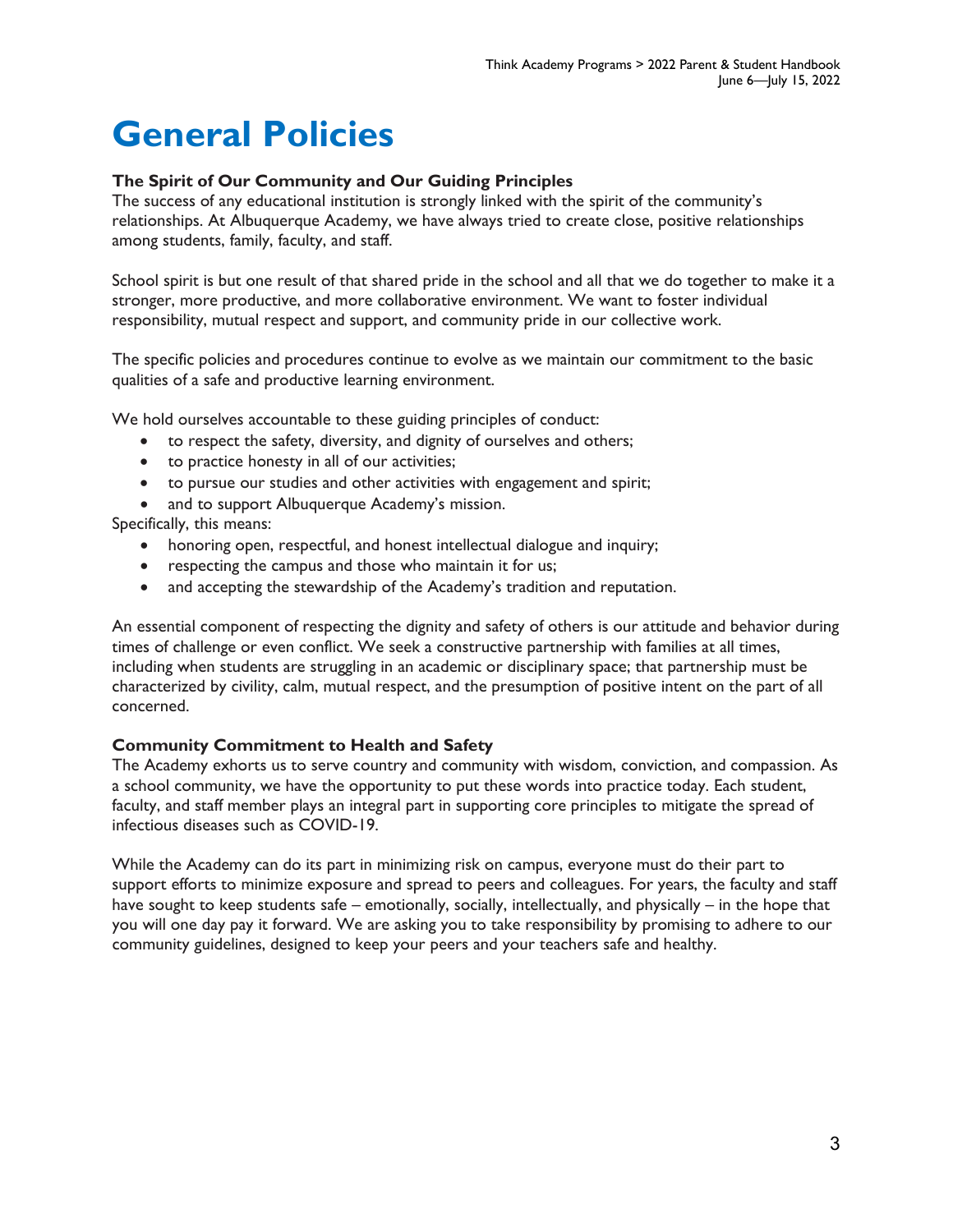### **Community Pledge**

We ask each individual to take responsibility for your own health and help stop the spread of COVID-19 by agreeing to the following pledge:

I understand I have a part to play in the fight against COVID-19 and commit to being a responsible member of the campus community. I pledge to uphold the Albuquerque Academy Community Pledge every day by demonstrating personal integrity, respecting others, and supporting my school and local community by:

- Following institutional and New Mexico public health guidelines, designed to protect myself and others both on and off campus
- Wearing an appropriate face mask and other protective equipment as directed and possibly, required by the Albuquerque Academy
- Following New Mexico Department of Health guidelines regarding masks, social distancing, and vaccinations
- Washing my hands frequently
- Staying home if I am sick or if I have symptoms of COVID-19
- Reporting to the Academy nurse if I have tested positive for COVID-19
- Knowing the virus does not discriminate on the basis of race, ethnicity, national origin, gender, sexual orientation, age, or physical ability, I will treat my peers, faculty, and staff with respect
- Looking out for others and encouraging their faithful commitment to this pledge

### **Commitment to Diversity, Equity, and Inclusion**

At Albuquerque Academy, a commitment to diversity, equity, and inclusion means that we dedicate ourselves to creating an environment in which all people, regardless of race, gender, marital status, sexual orientation, gender identity, political beliefs, physical disability, ethnicity, socioeconomic level, age, or religion, can thrive. It is the collective responsibility of the Albuquerque Academy community of faculty, students, staff, administrators, and parents to make this environment conducive to learning and to foster mutual respect among all community members. Our director of diversity and inclusion also assists in this area.

Diversity on our campus manifests our acceptance of the fact that we are part of a world community and that we appreciate the possibilities of the broad spectrum of humanity. To that end, we intend to weave diversity education into all aspects of school life where appropriate.

Specifically, a commitment to diversity, equity, and inclusion requires that each of us examines unquestioned attitudes and beliefs about differences and suspend those that are inappropriate. It also requires that we exert an effort to model behavior that reveals our respect and appreciation for differences. To facilitate the examination of our own belief systems and behaviors, diverse curricular materials, student common times, and training programs for faculty, staff, and students on such matters will be part of the fiber of our academic community. Faculty also must model behavior and foster pedagogy that welcomes the diverse identities of our students. To that end, a school policy prohibits the spoken use of the n-word in the classroom, a situation that undermines our students' psychological safety. In this commitment to diversity, equity, and inclusion, we prepare ourselves for the diverse and interconnected world in which we live.

Albuquerque Academy does not discriminate on the basis of race, color, gender, gender identity, sexual orientation, creed, religion, national origin, ethnicity, or disability in admissions, the administration of its educational policies, tuition assistance, athletics, and other school-administered programs.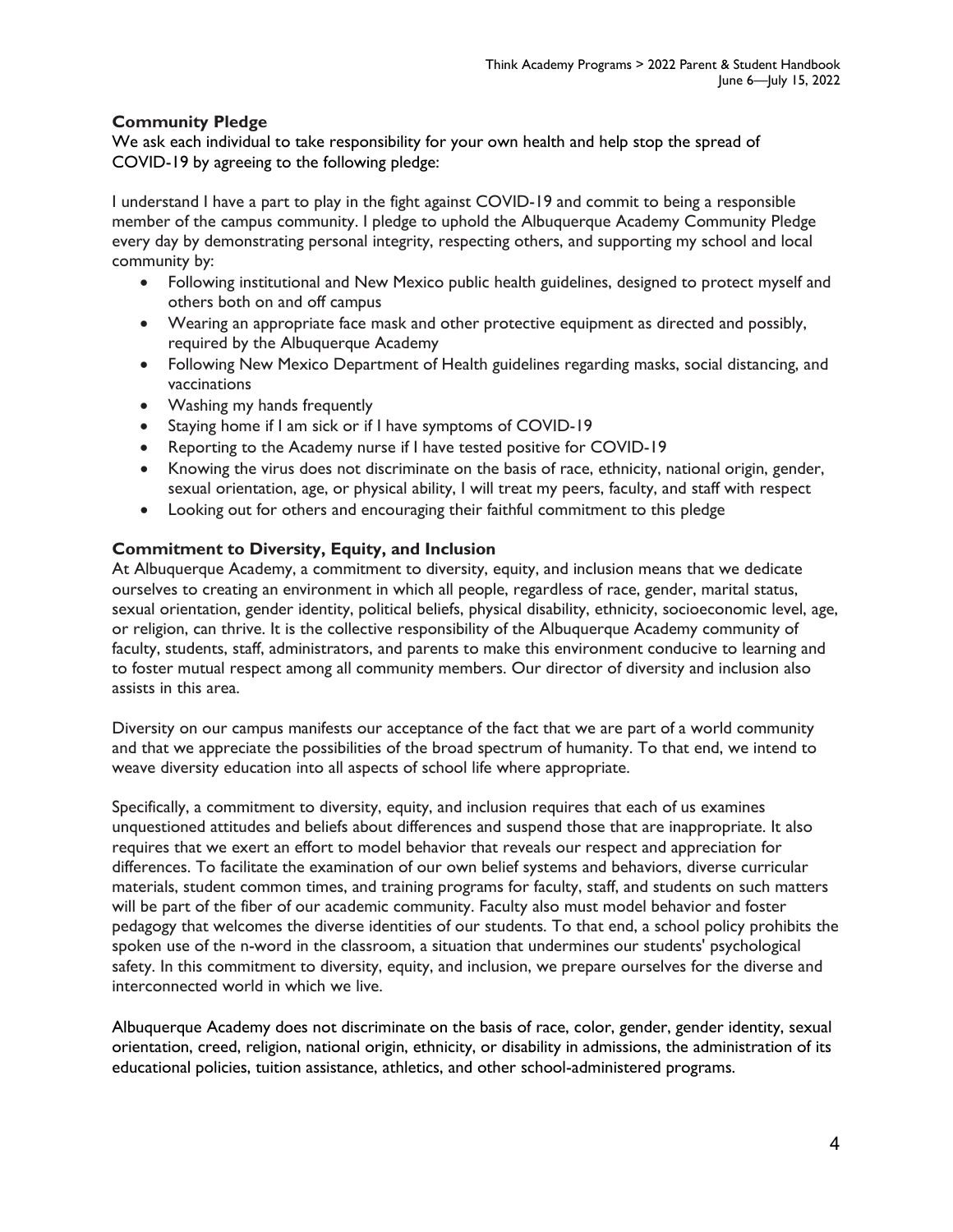### **Communication**

A critical part of education is the opportunity to be involved in a free flow of information. In particular, open, honest, respectful, and timely communication between and among faculty, administrators, staff members, students, and parents is valued. When students or parents have questions concerning classroom or school policies, they should ask questions of the relevant people in an appropriate setting and should expect to receive a timely response.

The most useful communication is that in which the involved parties communicate directly with each other. This type of communication is most likely to produce valid information, to avoid misinterpretations, and to facilitate the speediest resolution of questions. For example, if students or parents have questions concerning a classroom matter or school policies, the conversation should generally begin with the appropriate teacher or camp supervisor. Principals, Camp Directors, and the Think Academy Programs Director are available for guidance or intervention when necessary.

### **Facility Use**

The Academy has developed and maintains its facilities in support of its programs, including academics, performing arts, and athletics. To this end, the Academy does not permit public use of its facilities without permission except for the perimeter jogging trail when use of the trail does not interfere with Academy programs.

### **Firearms Policy**

With the exception of law enforcement officers, firearms are prohibited on campus.

### **Marketing Communications, Photos, and Privacy Policy**

Community members are urged to visit the Think Summer website [\(www.aa.edu/](http://www.aa.edu/)thinksummer) to check events and program updates.

Think Academy Programs will use e-mail addresses provided to communicate about Albuquerque Academy and/or Think Academy Programs. E-mail addresses will not be sold or made available to a third party. *Our privacy commitment – your e-mail address will not be shared beyond the Albuquerque Academy community.* 

Photographs and videos of students are used on the Think Academy Programs websites, in digital course catalogs, digital/print advertisements, and in brochures, advertisements, and other print and electronic publications and displays. Teachers, faculty, and students may take photos and videos for internal use in classrooms or school publications.

Parents who do not want their students participating in those kinds of activities should inform their children and e-mail the Think Academy Programs office at  $\frac{\text{summer}}{\text{mail}@aa.edu}$ . The school will make all reasonable efforts to honor these requests. Students also should be informed, responsible, and proactive about parental wishes and guidelines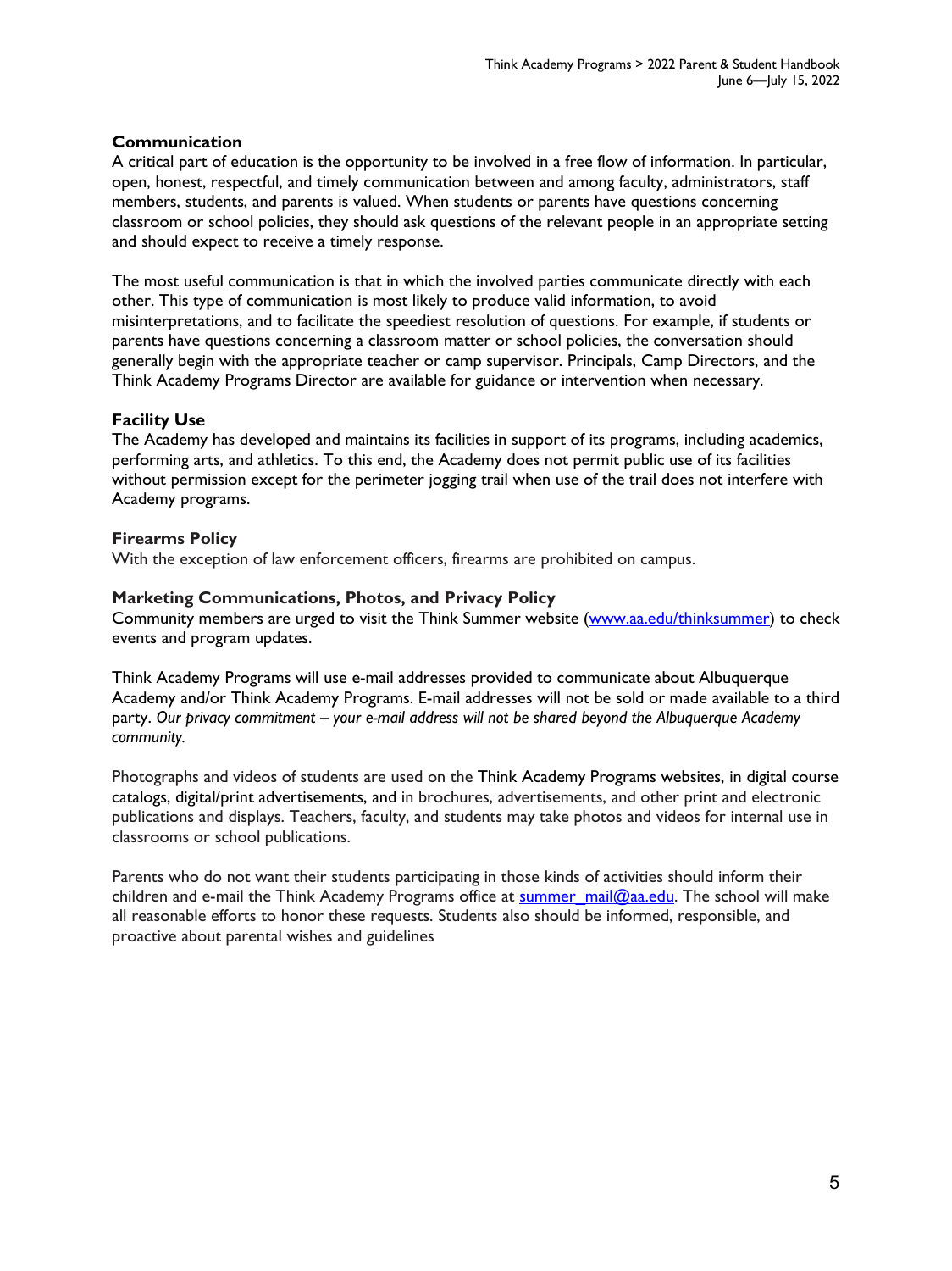### **General Procedures & Expectations**

### **Academic Placement**

Students must be enrolled at grade level. To foster a positive learning environment, Think Academy Programs reserves the right to adjust a student's schedule, if necessary, so that s/he is enrolled in an appropriate course for his/her skill level. Parents will be notified prior to finalizing all changes.

### **Admission**

Think Academy Programs are open to students in the community at large and do not require testing or admission process unless otherwise designated (e.g., Albuquerque Academy Courses for Credit, May Center Summer LEAP/PEAK programs, Multicultural Summer Honors Program, Numbers in the Summer).

### **Attendance**

Students are expected to report to classes on time. Report absences to the attendance hotline (505.858.8812) or email  $SS$  Attendance  $Q$ aa.edu. Three unexcused absences result in Think Academy Programs staff contacting parent/guardian using the contact information reflected in the registration materials.

### **Credit Course Requirements (Albuquerque Academy Students)**

Credit hours, exams, and grades: Credit classes meet for a total of 119 contact hours. Semester exams will be given at the end of the third and sixth weeks. Instructors will complete grade and comment forms at the end of each three-week semester. Grades earned through summer credit courses will be listed on the student's transcript and satisfy graduation requirements but will not be averaged in the student's GPA.

In order to receive credit, students must:

- Complete the course requirements and receive a passing grade.
- Have no more than two excused absences (one per semester).

The standard Albuquerque Academy curriculum for these full-year courses will be covered in the sixweek period. Think Academy Summer credit courses are fast-paced and rigorous. Each night, students receive four to five homework assignments (a one-week equivalent). Successful students budget two to three hours per night to fulfill homework requirements.

Think Summer credit courses are subject to a 30% drop fee if a student disenrolls by the registration deadline, and a 100% drop fee thereafter.

All students are expected to comply with the policies outlined in Albuquerque Academy's *Student and Parent Handbook* and comply with the integrity policy, which addresses cheating and plagiarism.

### **Dress and Appearance**

Clothing must be appropriate and not distracting. It is the school's prerogative to determine what is objectionable. The following are prohibited:

- Excessively tight or revealing clothing
- Clothing that exposes the midriff area
- Clothing that depicts ideology contrary to Academy philosophies and policies, whether stated or implied.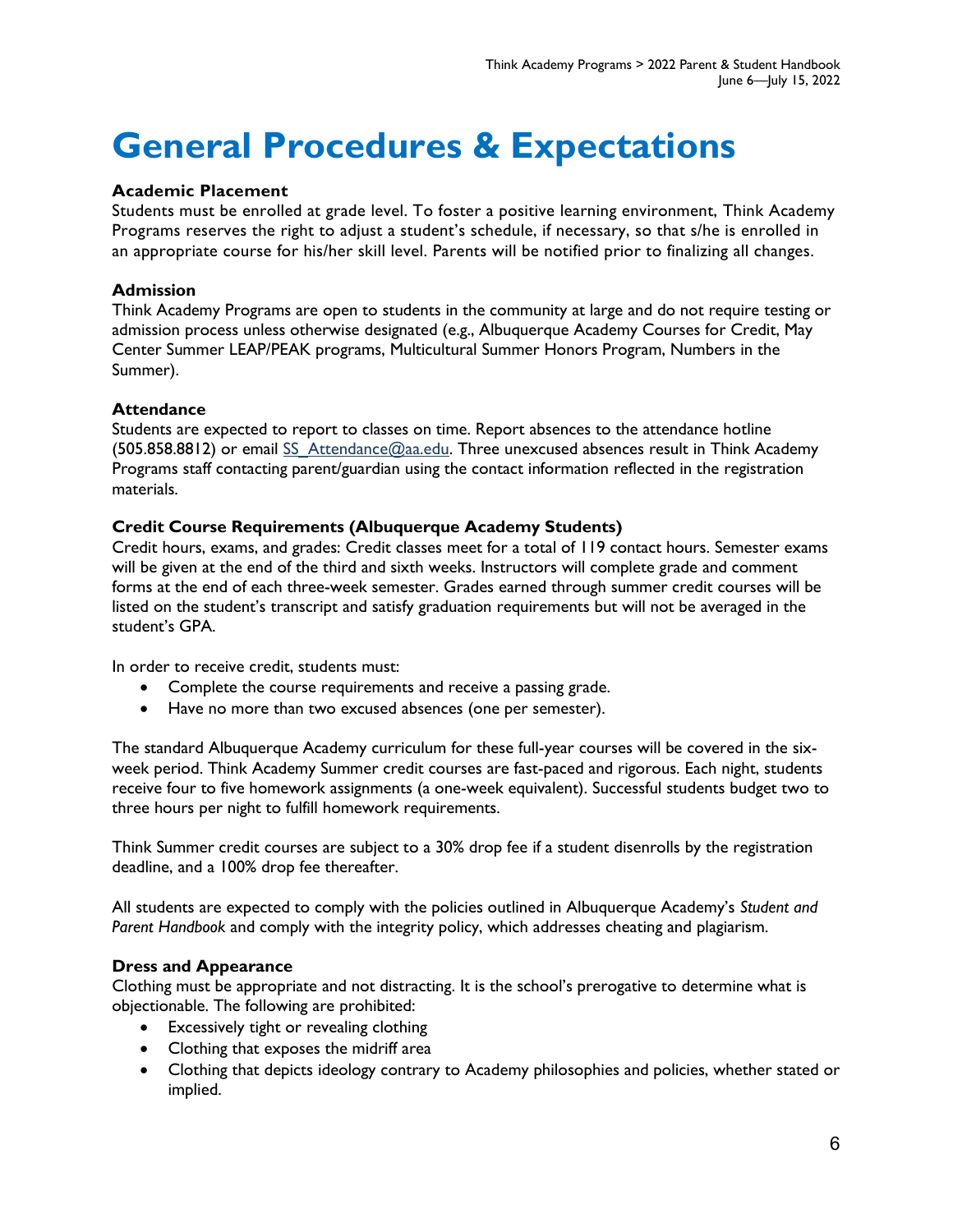### **Dress and Appearance (continued)**

- Students whose appearance is determined to be in violation of the letter or the spirit of this policy will have to change clothes immediately, and parents may be called to bring appropriate items.
- On Think Summer field trips, it is the sponsor's duty to inform students about appropriate attire.

### **Driving on Campus**

- Expect traffic congestion and allow extra time during peak periods: 8:00am, noon, 3:30pm.
- On-campus speed limits are strictly enforced! **25 mph on campus**; **10 mph in parking lots**. Please watch for children and drive with care at all times, especially in parking lots.
- Drivers on campus must obey security officers at all times.
- The north (Harper) and south (Moon) entry gates will be open from 7:00am-9:00am and 3:00pm-6:30pm. The main (Burlison) gate on the west side of campus will be open for entry and exit throughout the day.
- **NOTE: Ride-sharing services** have policies that specifically and explicitly prohibit minors from using them unless accompanied by an adult. For the safety of your children, Think Academy Programs does not permit unaccompanied students to use ride-sharing services to and from campus. Parents and guardians are expected to monitor compliance with this policy.

### **Drop-Off and Pick-Up in Parking Lots**

- See *Appendix* for the **Albuquerque Academy Campus Map** indicating building location, gate entry and parking lots
- All students, regardless of age, must be dropped off and picked up promptly, **within 10 minutes of class/program start/end times**.
- **Students pre-grades K-3** may be picked up only by those adults listed as parents/legal guardians, emergency contacts, or specifically authorized when you registered your child. o Expect Think Summer staff to request a photo I.D.
- **Missed the drop-off window?** Call the Think Summer attendance office (505.858.8806).
- **Running late for pick up?** Call the Think Summer attendance office (505.858.8806).
	- $\circ$  Staff members will relocate children who have not been picked up from parking lots at appropriate end times to a designated Think Summer pick-up area. o Late pick-up fees apply.
- **Early Pick-up? Late Drop Off? Call ahead to schedule.** 
	- $\circ$  If picking up early or dropping off late (e.g., for a medical appointment or other reason), contact the Think Summer attendance office (505.858.8806) **at least one hour before your scheduled pick-up/drop-off time**.
	- o **All early pickups must be scheduled prior to 3:00pm.**
	- $\circ$  Students will be released only to those adults listed as parents/legal guardians, emergency contacts or specifically authorized when you registered your child.
	- o Expect Think Summer staff to request a photo I.D.

### **Field Trips**

Students will be under the direct supervision of their teacher or sponsor during field trips. Students are responsible for all school rules and standards of decorum.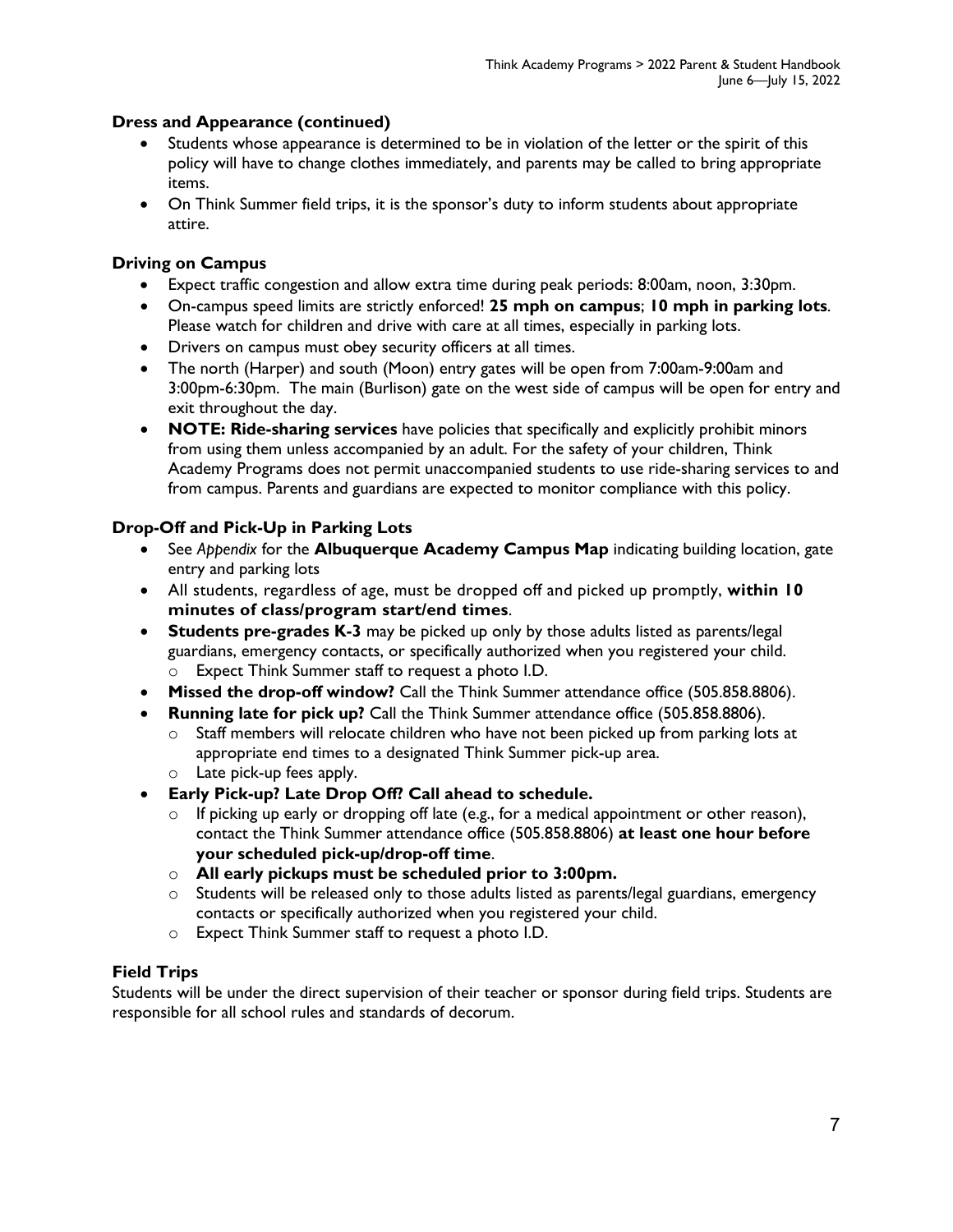### **Library Services**

All students enrolled in Albuquerque Academy Think Summer are invited to use Simms Library during the six-week session.

|  | • Simms Library Summer Hours: | Monday – Friday<br>Saturday & Sunday | $8:00am - 3:30pm$<br>Closed |
|--|-------------------------------|--------------------------------------|-----------------------------|
|  |                               | June 20                              | <b>Closed</b>               |
|  |                               | luly 4                               | <b>Closed</b>               |

- Simms Library welcomes students supervised by an adult. Those enrolled in *Mind the Gap*, *Multiculural Summer Honors Program* and current Albuquerque Academy students (pre-grade 10- 12) to be in the library during all open hours. Students may also visit the library with their classes. For supervision purposes, students will be required to sign-in.
	- o Unsupervised students will be automatically enrolled in a *Mind the Gap* class and be charged the applicable tuition and/or late pick-up fees.
- Simms Library has many wonderful materials for students to use in the library or check out and take home! Parents should communicate with their students if they do not want them to borrow library materials.
	- o **Please return all materials by Monday, July 11, 2022.** Think Summer student accounts will be charged for any lost or damaged materials that are not returned by then.
- Food and drink are allowed in the library. Please be sure to clean up trash and messes. Individual teachers and/or program directors may place restrictions on their classes regarding food and/or drink in the library.

### **Lunch Period Guidelines**

- **Students in full-day camps (8:00am 3:30pm):** Lunch supervision will be provided by camp leaders. Students must remain with their camp group during the lunch period.
- **Students in pre-grades K-3** who are on campus during the lunch period are required to be enrolled in a supervised lunch program
- **Students in pre-grades K-6** who are enrolled in a full-day camp or supervised lunch will need to bring a sack lunch each day
- **Students in pre-grades 4 and above** who are attending a full day are monitored by the Think Summer Admin Team/Principals.
- **Students in pre-grades 4 and above enrolled in AM classes** *or* **PM classes (not fullday camps)** may purchase lunch in the East Campus Dining Hall

### **No-Gap Policy**

For your child's safety, Albuquerque Academy requires that every student be supervised while s/he is on campus.

- All students, regardless of age, must be dropped off and picked up **promptly (within 10 minutes of class/program start/end times)**
- All students must be enrolled in a supervised program or in consecutive classes throughout the day – a gap in a student's schedule is not permitted
- Students may use Simms Library only if they are enrolled in a *Mind the Gap* class or supervised by an adult
- Unsupervised students will be automatically enrolled in a *Mind the Gap* class or Extended Care program and be charged the applicable tuition and/or late pick-up fees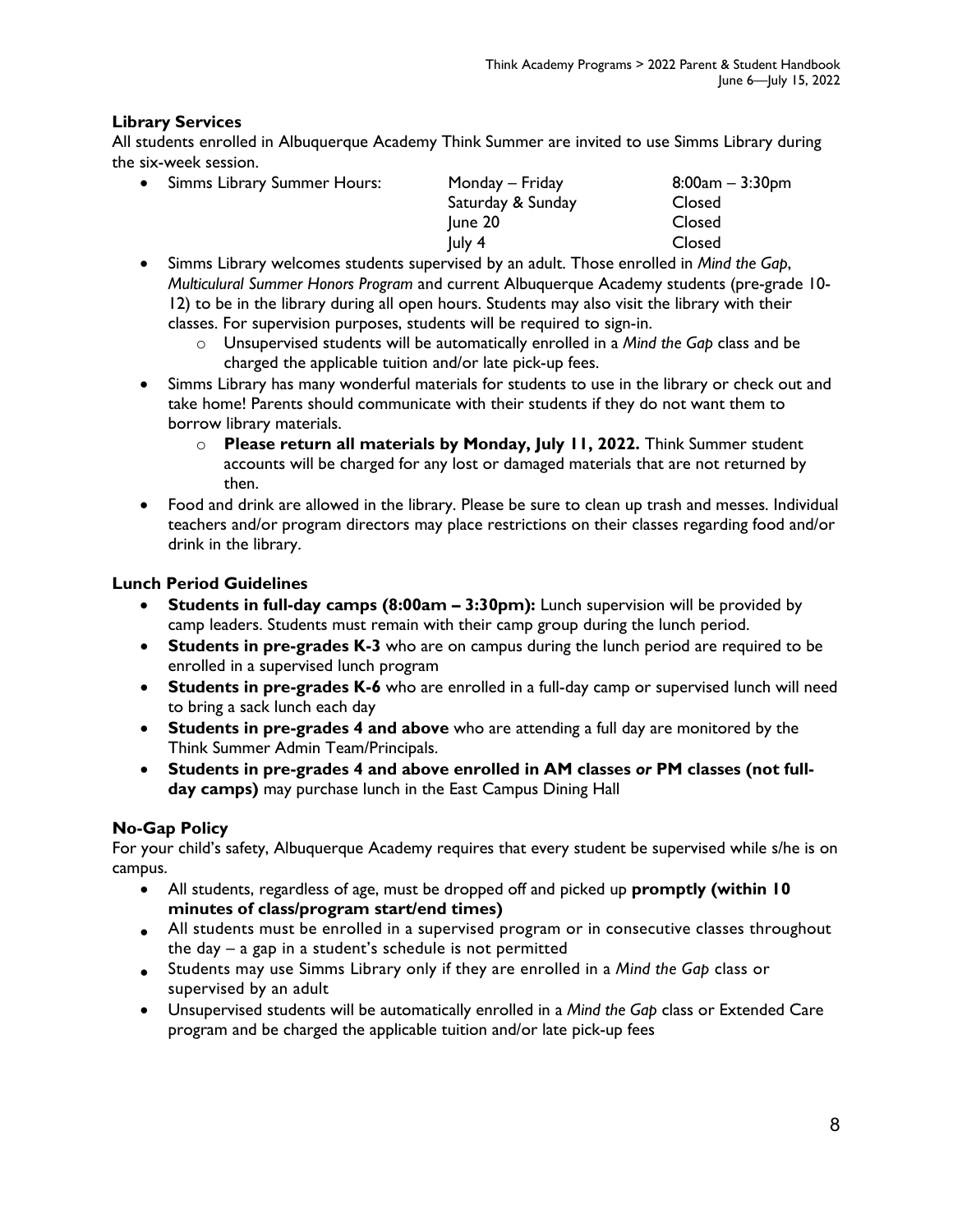### **Personal Electronic Devices**

Personal electronic devices must be used in a way that will not be a distraction to others. Headphones or ear buds must be used for anything involving sound. Teachers may confiscate phones and other devices if students are using them inappropriately.

In the classroom, laptops, cell phones, and other electronic devices should be closed and stowed away unless a teacher gives explicit permission for a particular use related to that day's activity.

Students found using technology inappropriately will be reported to the Principal for appropriate consequences. When student phones or other electronic devices are on school property, school officials have the right to view the electronic contents of these devices (including such items as photos, text messages, etc.) if they have a reasonable suspicion that the phones have been used in violation of school policies.

Additional restrictions apply to credit courses, particularly bringing electronic devices into tests. During lockdowns, cell phones must be turned off until the all-clear signal has been given throughout campus.

Students are not permitted to use cameras or the camera function on a camera-equipped phone in any restroom, exercise area, or shower facility at any time. In addition, students are not permitted to use camera-equipped devices to photograph any confidential documents or proprietary information.

### **Student Property**

Students are strongly discouraged from bringing valuables to Think Summer. The school assumes no responsibility for lost, stolen, or unclaimed student property. Unclaimed Albuquerque Academy Think Summer items are donated or discarded one week after programs end.

### **Supervision Plan**

To ensure the safety of our youngest students**, pre-grade K-3 students will be supervised and transitioned** from class to class by Think Summer staff throughout the day for the entire session.

Camp counselors and teacher assistants are available to assist all pre-grade 4 and above students needing help locating classes. Students in need of assistance should ask any Think Summer staff for help.

### **Technology Responsible Use Policy**

Users of Albuquerque Academy's technology resources are expected to act ethically and courteously. Inappropriate use of technology may result in disciplinary action. Because of the nature of advances in electronic communication, the school reserves the right to modify the Responsible Use Policy at any time. The school, as represented by the administration, reserves the right to view, investigate, or otherwise inspect any email, voicemail, data, or other communications transmitted or stored on any hardware, network, or servers that users access on campus. The guiding philosophy for adult-student electronic interactions should be one of professionalism and regard for school policies and procedures. See *Appendix* for standards that have been established for the Academy's network and technology facilities.

### **Visitors & Guests**

Think Academy Programs does not permit visitors or guests to attend camps, classes, and programs without previous permission from the Think Academy Programs office. Visitors will be required to obtain and wear a guest badge. Parents, grandparents, friends, and family members are welcome to attend Think Academy Programs events by invitation only.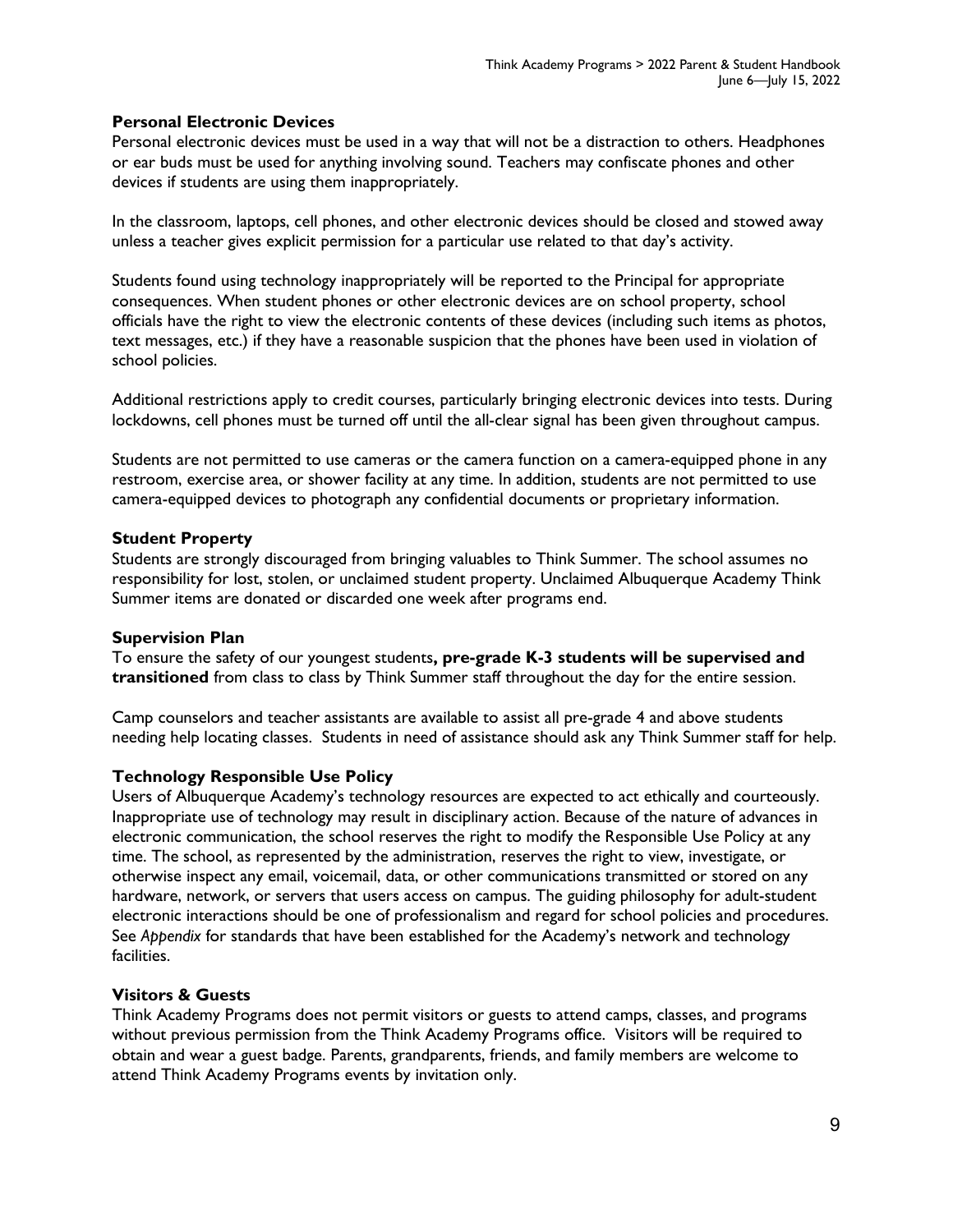### **Health & Safety**

### **Campus Safety**

- Campus Security: 505.828.3366
- Need Help? Ask any staff member wearing a blue Think Summer shirt or an official staff badge
- Stay outside of buildings before/after school and during breaks
- Bikes? Walk them on the path; lock them in bike racks
- No skateboards, scooters, roller blades on campus

### **Health and Safety Reminders**

- Wear a hat, sunscreen, and attire/shoes appropriate for outside activities
- Use hand sanitizer and wash your hands frequently throughout the day
- Bring WATER and drink often. Bring a snack and/or sack lunch, based on program/schedule
- Do not approach, touch, or chase campus wildlife. To avoid health issues, do not touch birds/animals; report sightings to staff or Security.

### **Student Health**

For the safety of our students, parents are obligated to notify the health office regarding all health issues, medication changes, and/or changes in physical or emotional status that occur or arise during the course of Think Summer and other Think Academy programs.

Think Summer has a full-time registered nurse and health assistant available daily  $(8:10am - 3:30pm)$  to all students, staff, and faculty. The school nurse will collaborate with both faculty and parents to promote the health of Think Summer students. If your student has specific needs or health problems that may require special attention, parents are encouraged to call the school nurse at 505.858.8876.

### **Please refer to the following for illness and return to camp policy:**

- After the first 24 hours of various antibiotic treatments for contagious infections (e.g., strep throat, pink eye, etc.), student may return to campus.
- If your student is experiencing a loss of taste/smell, unusual cough, shortness of breath, or a combination of the following symptoms please keep them home and test for COVID before returning or isolate for 5 days from symptom onset. Other symptoms may include fever over 100.3 F, chills/body aches, unusual persistent headache, sore throat, persistent nausea, vomiting, diarrhea, congestion, or runny nose.
- If your student or a household member has tested positive for COVID-19, please contact the health office for further direction at 505.858.8876.

Recognizing that prevention is a vital component of good community health, the school maintains and adapts its wellness policies over time to reflect good practices in preventive care. School health and illness policy and procedure is subject to change in accordance with NMDOH and CDC guidelines, public health measures, law, or appropriate circumstance.

### **Medical Forms**

Participation in Think Academy Programs depends upon completion of all of the required medical forms in the registration portal. Information from the medical forms completed during registration is used regularly during activities. No student may attend classes until all medical forms are fully completed and submitted to Think Academy Programs. Parents should call the school nurse at 505.858.8876 to discuss these forms and/or medical concerns as necessary.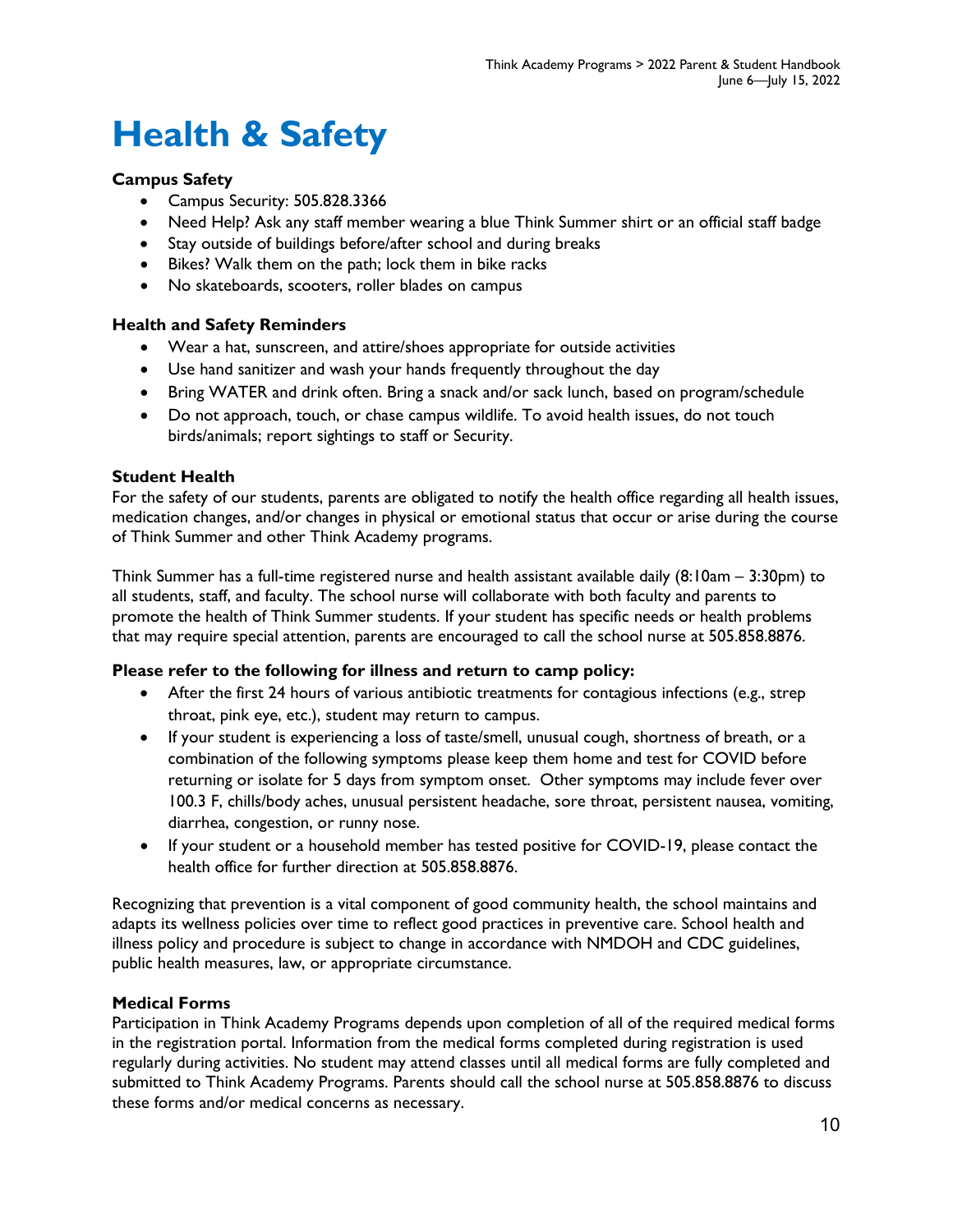### **Medications**

Prescription and over-the-counter (OTC) medications will not be administered on campus without a completed authorization form.

- **If your child has an Emergency Action Plan**, **a printed copy of the plan must be kept in a ziplock bag with the corresponding medication.**
- Students requiring any prescription medication not covered by an Emergency Action Plan during the school day must submit a *Health Care Provider's Medication Order and Authorization Form*, completed by both their physician and their parents/guardians, to the school nurse.
- *Students will not be allowed to carry and self-administer controlled substances* (e.g., Ritalin, Dexedrine, Codeine).
- Students may carry and self-administer other prescription medications and OTC medications (e.g., acetaminophen or ibuprofen) if the ordering health care provider, the parents/guardians, and the school nurse believe the student is capable of carrying and self-administering the medication safely.
	- If the student is carrying emergency meds (e.g., epinephrine, albuterol, glucagon), they must be in a ziplock bag and accompanied by a printed copy of the Emergency Action Plan.
- All prescription medications must be kept in a pharmacy labeled container and with only the amount of medication required for one school day.
- All medications must be brought in and retrieved by the student's parent or legal guardian per the *New Mexico School State Health Manual*. Reminder calls and emails will be sent out as the end of the program approaches. All medications not retrieved by the last day of a Think Academy Programs session will be destroyed.

### **Immunizations**

In accordance with State Health Department regulations, all students must have current immunizations to attend programs. The Academy acknowledges that parents have the right in the state of New Mexico to exempt their children from immunizations for medical or religious reasons. In order for such exemptions to apply, parent/guardian must submit the exemption certificate to the nurse's office in a timely manner. In the event of an outbreak of an immunizable disease at the school or in Albuquerque, the school has the right to require that those students without immunizations stay home for the duration of the outbreak or until the school determines it is appropriate for them to return.

### **Medical Emergencies**

The Think Academy Programs response team responds to any medical emergency that occurs during Think Summer hours. The team, staffed by the school nurse and trained faculty, is available to provide first aid and emergency care to students, staff, and faculty until further assistance, if necessary, arrives. Parents will be notified as soon as possible in cases of injury or severe illness.

### **Student-Support Services**

Think Summer student support personnel work as a team with teachers, school nurse, and administration in advocating for students. Parents should be aware that, according to New Mexico law, any student may speak with a counselor in confidence, only sharing information with the student's permission unless there is a significant risk of danger or harm to the student or others and/or when child abuse or neglect is suspected.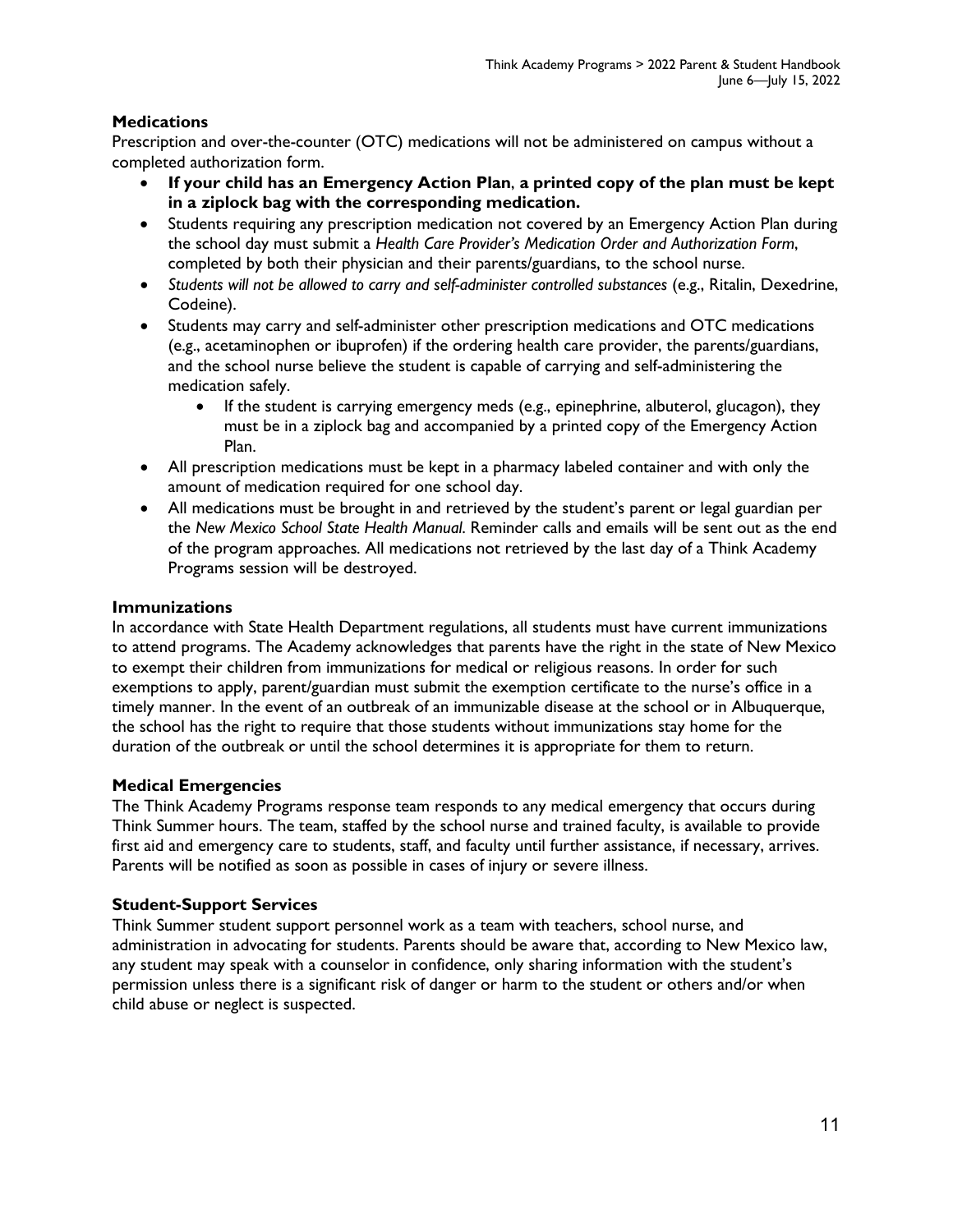### **Financial Policies and Procedures**

Parents, guardians and/or the financially responsible party shall be responsible for reasonable expenses incurred by Albuquerque Academy in enforcing the terms of the Think Academy Registration Contract including, but not limited to, attorney's fees and other expenses of collection. The Registration Contract shall be interpreted and enforced in accordance with the laws of New Mexico. Families with an unpaid balance will be unable to register for future Think Academy programs.

### **Fees for Drops, Withdrawals, and Schedule Changes**

- Think Academy Programs charges a fee equal to 30% of the individual course/program tuition whenever a student drops or changes a class (e.g., to withdraw or to make a schedule change).
- Registration for six-week programs ends **May 16, 2022**, which is the last day to drop, withdraw, or make a schedule change; a freeze on schedule changes will remain in effect until **June 10, 2022**.
- Effective **June 10, 2022**, elective schedule changes may be made at the discretion and approval of Think Summer staff; 30% change fees apply.
- No fee will be assessed if a schedule change is made at the request of Think Summer staff.
- Families (Household) who create more than one account per household and/or register a student with more than one account will be charged a **fee equal to 30% of the individual course/program tuition** when classes are dropped, accounts are merged, and duplicate accounts are deleted.

### **Refunds & Cancellations**

- 70% of tuition paid will be refunded as long as Albuquerque Academy and Think Academy Programs receive a drop or withdrawal request by **May 16, 2022** (for six-week programs); requests must be received five business days prior to the first class/program meeting date for all other programs.
- Think Academy Programs policy allows for full refunds **only** when a significant event beyond a family's control prevents a child from attending the program. In this case, Think Academy Programs are required to obtain documentation from a third party to support the request, e.g., copy of military transfer orders, employer offer letter with job relocation requirement, family illness that requires travel outside of Albuquerque, or a doctor's letter indicating that a child is unable to participate because of medical issues.
- Albuquerque Academy and Think Academy Programs reserve the right to cancel a class, section, or program; 100% of tuition paid will be refunded.
- **No refund will be made if a student is dismissed** from any Think Academy program, class, camp or section.

### **Emergency Preparedness Information**

Should Albuquerque Academy, Think Academy Programs, and/or the appropriate governmental authorities determine that it is in the best interests of our students, faculty, and staff to cease operations for a time period, fees for classes, programs, and/or camps will be refunded as follows:

- 10% of the total fee paid will be retained by the Albuquerque Academy to offset administrative costs incurred.
- If closure is necessary during the first four weeks of Albuquerque Academy Think Academy, the remaining 90% will be refunded on a pro-rated basis according to the number of unused days remaining in the class, program, or camp.
- If closure is necessary during weeks five and six, tuition will not be refunded.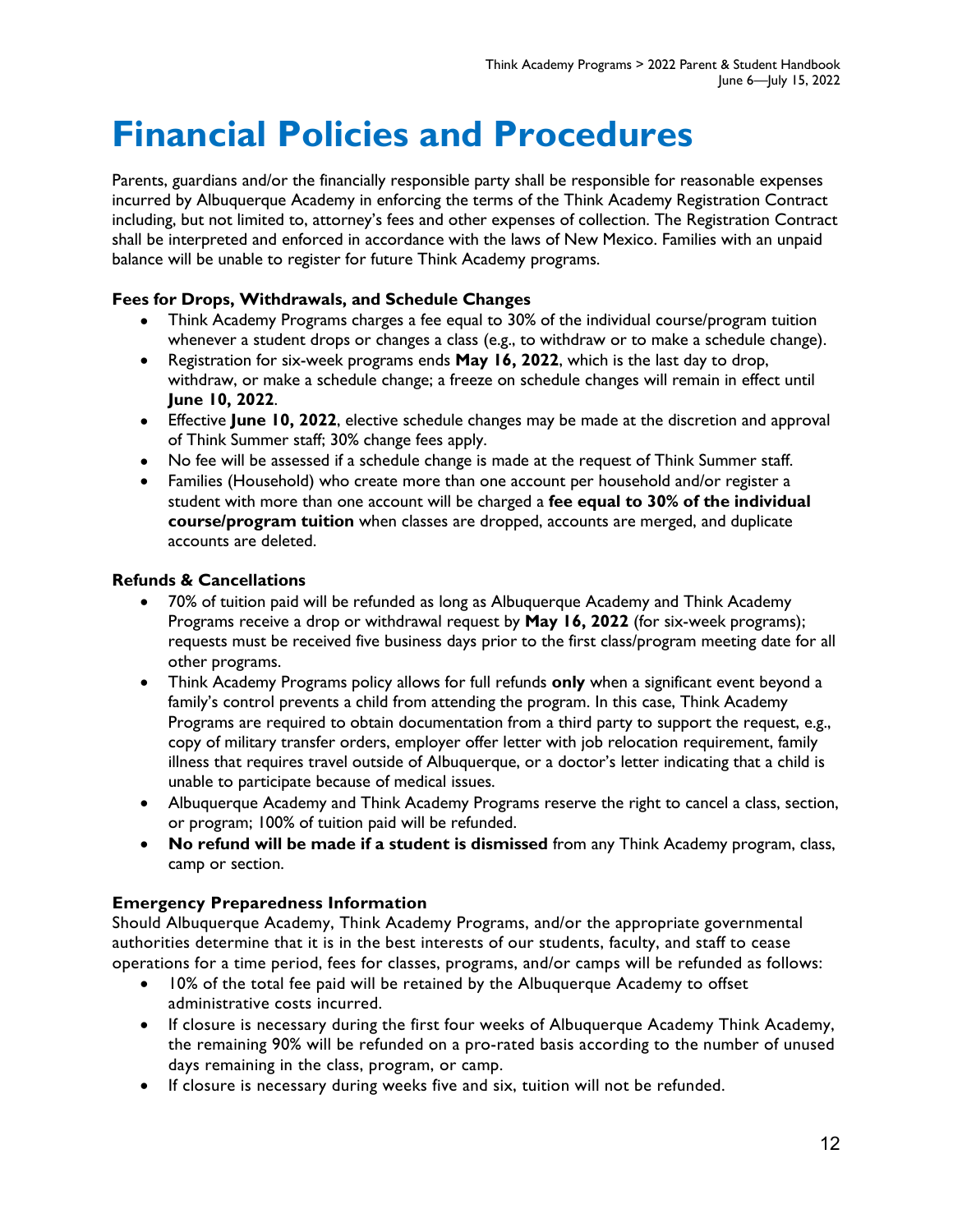## **Disciplinary Policies**

Albuquerque Academy's rules and regulations reflect the school's values; one of the school's central concerns is to prevent a student from harming themselves, others, or the community. In the best circumstances, any disciplinary response is a learning opportunity for the student or students involved, but any disciplinary response must also uphold the standards of the community. Think Academy Programs rules and regulations reflect the school's values, which are based on the principle of mutual respect. Our rules are designed to articulate clear standards of conduct and a range of reasonable and fair consequences for violations.

The major violations listed below must be reported, and students are subject to a full range of disciplinary consequences. Students must cooperate fully and honestly in any investigation, whether party to or a witness of the situation. A student who fails to cooperate fully and honestly in any investigation will be subject to a disciplinary response.

Discipline is handled by teachers, camp supervisors, and/or principals. Serious disciplinary matters are usually investigated by the assistant principals who consult with students and teachers, then recommend a course of action to the principal.

In all disciplinary matters, parents will be notified in a timely fashion through a telephone call or in writing from teachers, camp supervisors, and/or principals. When situations warrant it, the school reserves the right to record student interviews.

Consequences may be discussed with teachers, assistant principals, and students, but the principal determines the final decision. A student may be dismissed or expelled at the discretion of the principal. Cases are resolved as quickly as possible. In all disciplinary cases, parents and students may appeal any action to the Think Academy Director within five school days of the decision.

Albuquerque Academy and Think Academy Programs reserves the right to dismiss any student whose conduct or lack of cooperation and/or whose parent/guardian's conduct or lack of cooperation interferes with the school's policies and procedures. A student's inability or failure to conform to Albuquerque Academy and Think Academy Programs rules and regulations may result in immediate dismissal without prior notice or refund of tuition.

Finally, in any circumstance when students are struggling in a disciplinary space, we believe that it is in the best interest of students when families and school personnel partner to help them take responsibility for their actions, abide by the school's code of conduct, and support the school's mission. Families must engage with school employees in the spirit of mutual respect, civility, calm, and the assumption of positive intent. If families fail to engage in that spirit, they may be asked to speak directly with the Principal and/or the Think Academy Programs Director and may face consequences, up to and including the disenrolling of their child.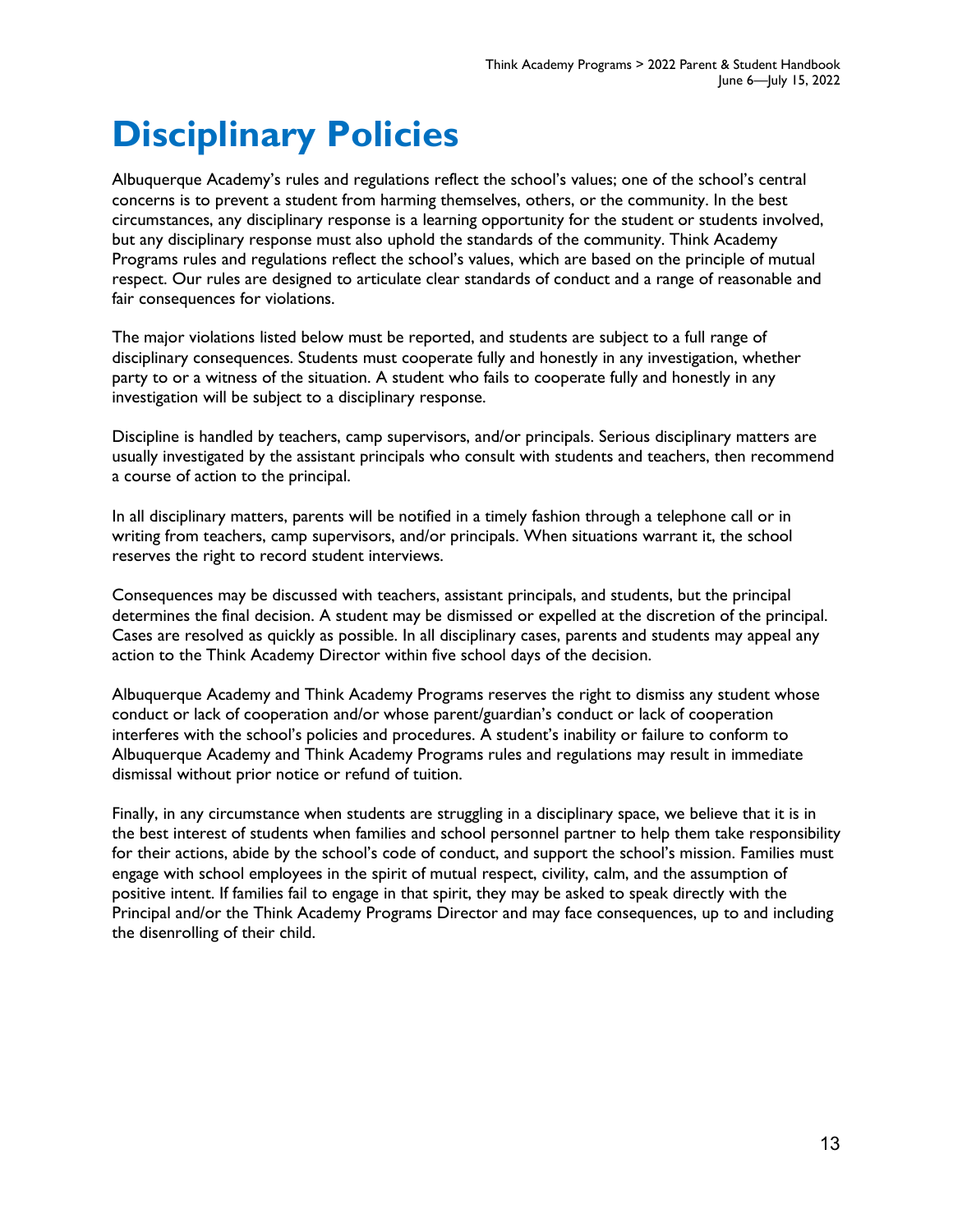### **Unwanted Interpersonal Conduct**

In order to fulfill the Academy's mission, all individuals must be free to develop relationships, work, and learn in a healthy environment that is free of fear, intimidation, humiliation, threats of violence, or unwanted or unacceptable behaviors that create a hostile atmosphere. To that end, any act of deliberate unkindness or cruelty (even a single incident) is considered a violation under this policy and will be subject to severe sanctions. Unwanted conduct should never be construed, however, to include respectful thought, study, or discussion concerning controversial issues.

The school recognizes that activities that take place entirely off-campus or online can have a profound impact on the lives of the students on campus; therefore, involvement in unwanted conduct that takes place away from the school may subject the involved students to disciplinary action at the Academy. Students who feel that they have experienced unwanted interpersonal conduct are urged to bring the matter to the attention of a teacher, staff member, student support counselor, or principal. Specific examples of unwelcome conduct include harassment, bullying, and hazing:

- **Harassment** includes any action designed to disrespect the safety, diversity, and dignity of others as the action applies to race, gender, marital status, sexual orientation, gender identity, political beliefs, physical disability, ethnicity, socioeconomic level, age, or religion.
- **Bullying** includes any gesture or written, oral, electronic, or physical act where the perpetrator engages in conduct that physically or emotionally harms a community member or damages their property; places a community member in reasonable fear of physical assault or damage to their property; or insults, demeans, or embarrasses any community member or members in such a way as to disrupt or interfere with the school's mission or the education of any student.
- **Hazing** includes, but is not limited to, engaging in any offensive physical contact or restraint of another student, or requiring or encouraging a student to perform any dangerous, offensive, or demeaning physical or verbal act for any purpose, including as a condition of membership or initiation into any team, group, activity, or class, sponsored or operated by the Academy.

### **Student Use of Alcohol and Other Drugs**

Albuquerque Academy supports a safe and healthy learning environment for students, free of the detrimental effects of alcohol or any other illegal drugs. Albuquerque Academy expects that students will refrain from the use of alcohol, tobacco products, and illegal substances of any kind. It is further expected that students will refrain from inappropriate or excessive use of legal substances (i.e., overthe-counter medications) and controlled substances (i.e., medications obtained through prescription) (collectively described as "substances" herein).

Albuquerque Academy is a smoke- and tobacco-free campus; use of e-cigarettes or vaporizers is considered equivalent to use of tobacco for the purposes of these policies. Albuquerque Academy believes that there is neither any reason nor excuse to possess, use, sell, purchase, or be under the influence of alcohol or any illegal drug and/or non-prescribed drug at school. Using such drugs or alcohol on campus during the school day or arriving to Think Academy Programs under the influence of such drugs or alcohol will result in dismissal for the remainder of the session. Any misuse, sale, or purchase of prescription medications is considered a violation of this policy. Abuse or misuse of over-the-counter medications by a student will also be considered violations of this policy.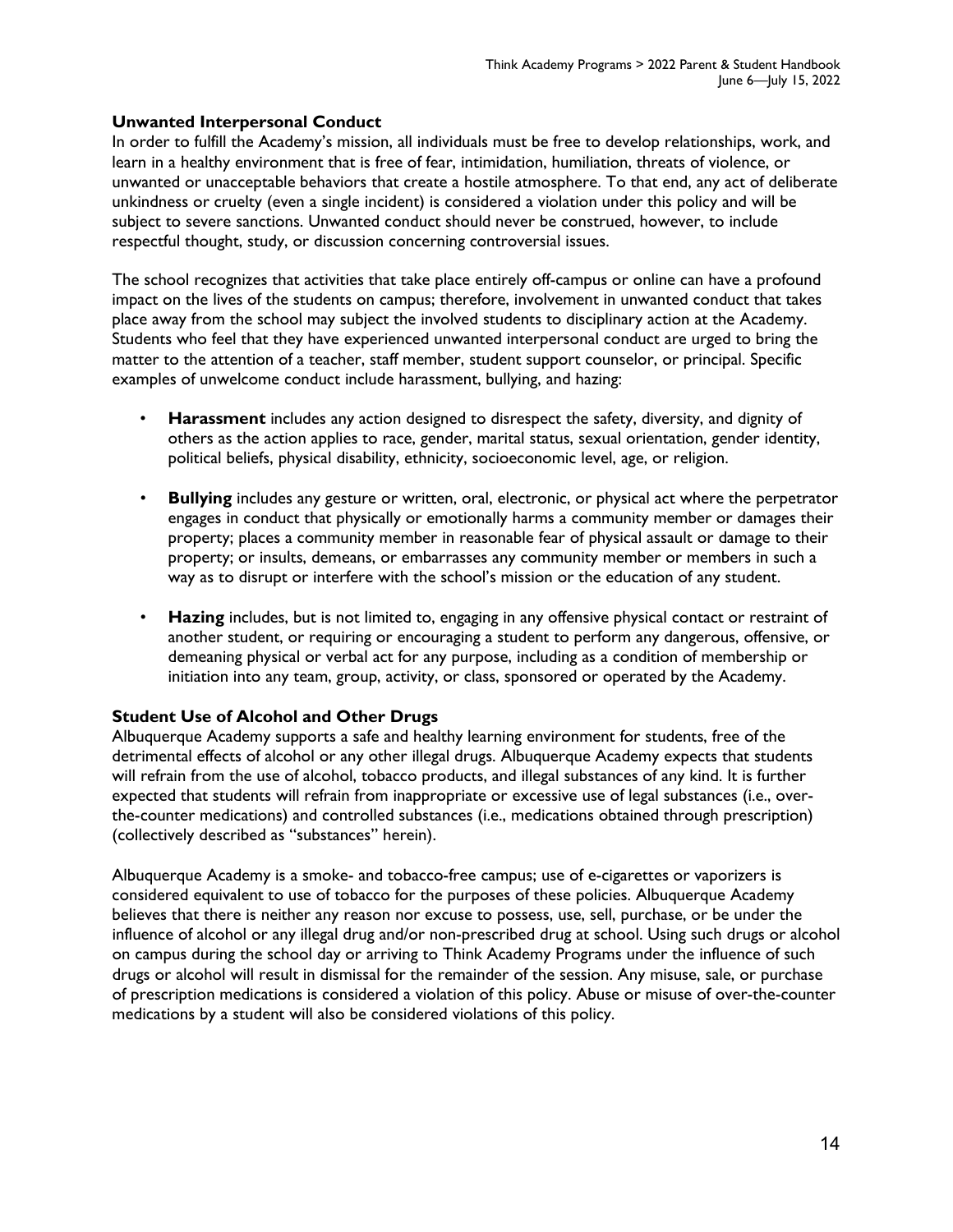### **Other Major Violations**

- Knowingly providing false information to or about faculty, staff, students, or community members
- Forging or altering school documents or equipment
- Theft, unauthorized possession, damage, or misuse of school or other property on campus or property belonging to any member of the Academy community, or involvement in such acts
- Reckless or disorderly conduct, including driving offenses
- Leaving campus during the school day without permission
- Unauthorized entry into or use of school facilities or possession of a school key
- Significant violation of the Technology Responsible Use Policy
- Disruption or obstruction of teaching, administration, disciplinary proceedings, public functions, or other Think Academy activities, including interference with the freedom of movement or freedom of speech of any member or guest of the Academy community.
- Willful failure to comply with directions
- Repeated violations of school rules, e.g., excessive tardies, dress code violations, unexcused class absences, and parking and/or driving violations
- Threats of violence, actual violence, or reckless or disorderly conduct; threats of violence against the school are handled with a separate protocol, which may include contacting law enforcement.
- Possessing a weapon of any kind.
- Violations of local, state, or federal law, even if committed outside of school or schoolsponsored events.
- Conduct unbecoming an Think Academy Programs student.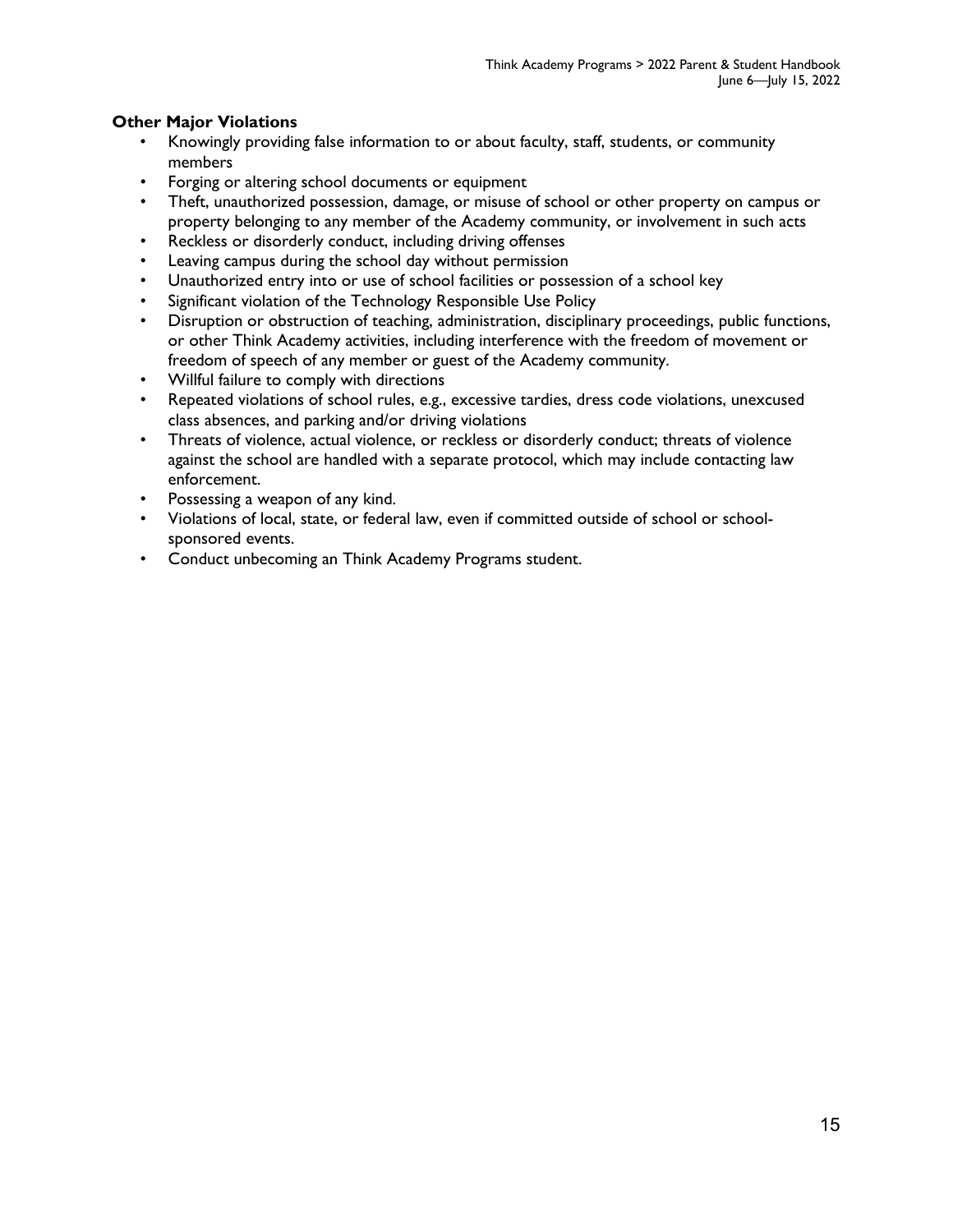### **Appendix**



#### **West Campus Middle School**

- I. Visual Arts / VI VIO
- 2. Multiple Purpose Room / 40s; WC Lab
- 3. Sixth Grade / 60s; 6THGR
- 4. West Dining Hall / WCDH
- 5. 6-7 Administration / 80s
- 6. West Gymnasium / WCGYM
- 7. Seventh Grade / 70s; 7THGR
- 8. Natatorium (Pool) and Think Academy Office

#### **Central Campus**

9. Science Center / S100s-S200s 10. Simms Library - Administration / L100s; LIBR

#### **East Campus Upper School**

- 11. East Gymnasium / EC Gym; AUX 12. East Dining Hall / ECDH 13. Simms Center for the Performing Arts /SIMMS; SIMMSL; DANCE; Simms PAC
- 14. McKinnon Hall / MK 100s-200s
- 15. East Campus Bookstore Admin Offices
- 16. Brown Hall / BH300s-BH400s
- 17. Music Building / M100s; M-PERF

#### **Athletic Fields**

- 18. Lower Soccer Field
- 19. Middle Soccer Field
- 20. JV Baseball Field
- 21. Marburger Baseball Field
- 22. Upper Soccer Field 23. Varsity Softball Field
- 
- 24. JV Softball Field
- 25. Richard A Harper Memorial Field 26. Tennis Courts / TNSCT

п

- 27. EC Gym Field / Variety Sports
- 

### Parking

PI through PIO

#### **Co** Bicycle Rack

#### PARKING, DROP-OFF, PICK-UP

- East Campus North Lot<br>Enter / Exit Harper Dr. gate PI
- P<sub>2</sub> East Campus - North Lot<br>Enter / Exit Harper Dr. gate
- **West Campus Visual Arts Lot** P4 Enter / Exit Harper Dr. gate
- West Campus Mid School Lot<br>Enter / Exit Academy & Moon gate P<sub>5</sub>
- P6 **West Campus - Natatorium Lot** Enter / Exit Academy & Moon gate
- **East Campus South Simms Lot P8** Enter / Exit Academy & Moon gate
- PIO East Campus South Simms Lot Enter / Exit Academy & Moon gate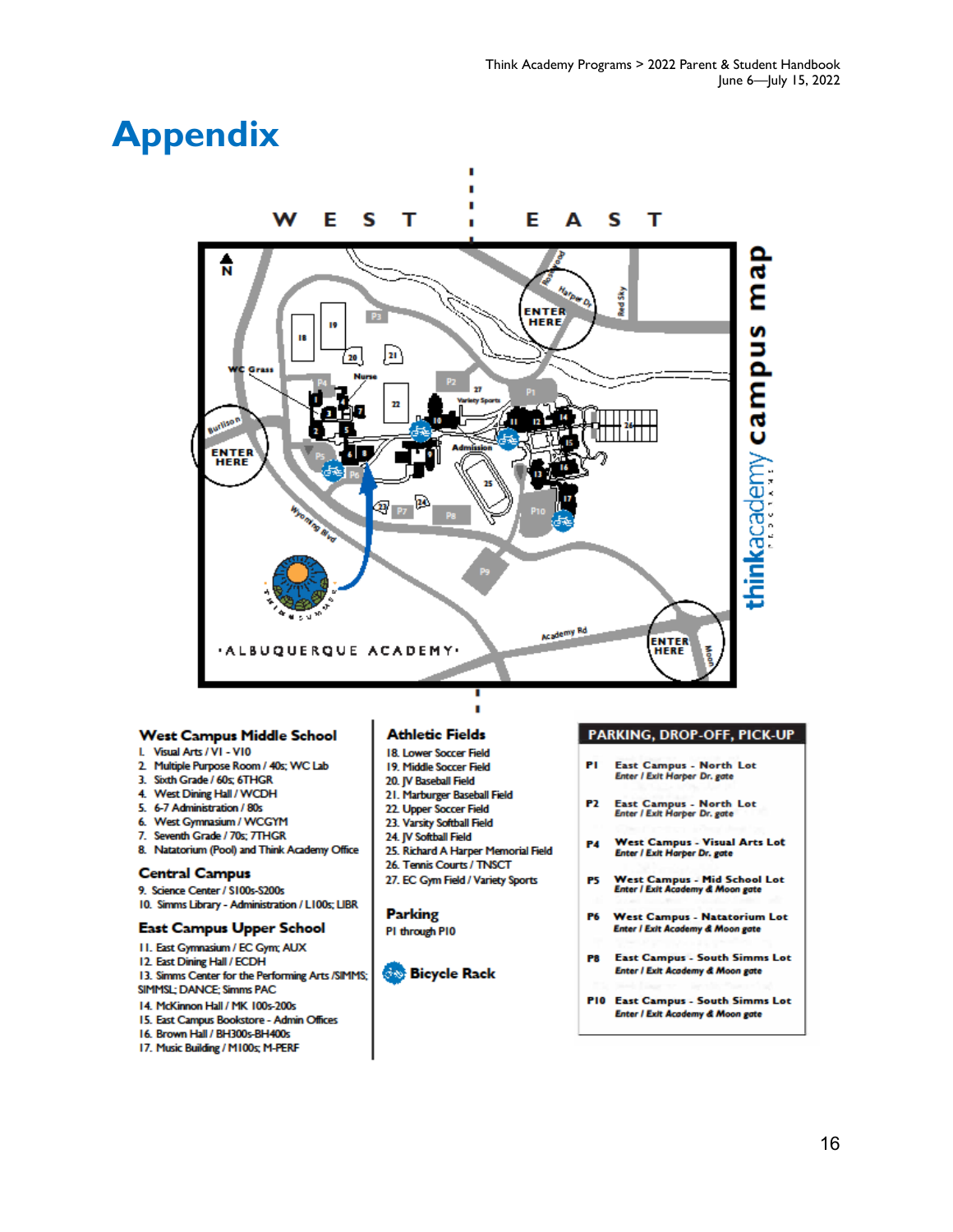### **Technology Responsible Use Policy**

Users of Albuquerque Academy's technology resources are expected to act ethically and courteously. Inappropriate use of technology may result in disciplinary action. Because of the nature of advances in electronic communication, the school reserves the right to modify the Responsible Use Policy at any time. The school, as represented by the administration, reserves the right to view, investigate, or otherwise inspect any email, voicemail, data, or other communications transmitted or stored on any hardware, network, or servers that users access on campus. The guiding philosophy for adult-student electronic interactions should be one of professionalism and regard for school policies and procedures. The following standards have been established for the Academy's network and technology facilities:

- Users are defined as faculty, staff, students, and anyone granted access to the Academy's network.
- Users may access only those resources they are authorized to use and must use them only for the purposes specified in this document. Questions about appropriate use can be addressed to the division heads, the director of technology, or the educational technologists.
- All users, except faculty, are responsible for backing up, and, if necessary, restoring their own personal devices.
- Electronic correspondence is governed by the same standards as internet usage. Intimidation or harassment through electronic communication is prohibited.
- Users are expected to have and maintain an anti-virus/anti-malware program on their computer. Users should remain alert to the possibility of viruses or other types of malware and forward any concerns to the technology department.
- The head of school or their designate must approve use of Academy email or system resources for non-school related concerns.
- Account holders are responsible for all usage of their accounts (including use by other persons). Passwords must NOT be given to others. If a password is compromised, change it immediately and report it to the technology department. Lost or forgotten passwords should be reported to the technology department.
- Use of another's account without their permission or any attempt to impersonate a member of the community through electronic media is strictly forbidden. Students who engage in this behavior will face a disciplinary consequence.
- Users may not access, download, or copy software or data belonging to others without express consent to do so.
- Users are responsible for adequately researching and complying with applicable copyright law as it pertains to writing, software use, research, or project development. Questions about copyright concerns can be addressed to the director of library services or the educational technologists.
- Students may not load software on Academy computers without authorization from the technology department.
- Users must not modify or disconnect any hardware or erase or disable any software provided by the Academy. Computer areas are to be kept clean, and computers must be used responsibly. Any damage to equipment or software may result in appropriate disciplinary action. It is the responsibility of all users to promptly report any malfunctioning or broken equipment to the technology department.
- Users should respect the rights of others. A user may neither hamper nor deprive another of access to resources or encroach on another's use of computing resources. Users must consider the impact of their conduct on others. The highest priority for use of technology on Albuquerque Academy's campus is for educational endeavors. Students may not use Academy computers for non-educational purposes (games, social media, etc.) if it prevents other students from using a computer for educational purposes.